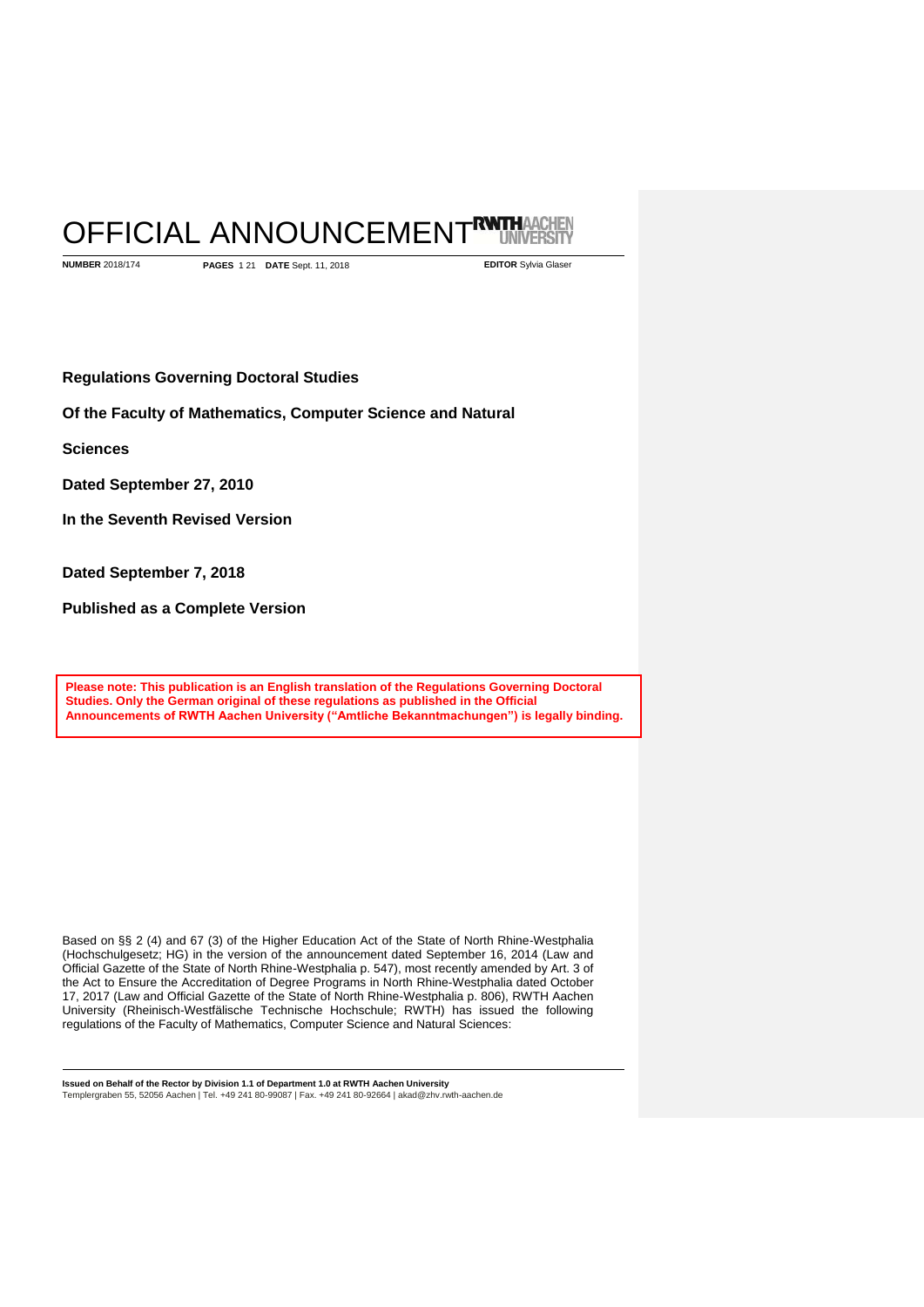# **Contents**

### **I. General**

- § 1 Right to Award Doctorates
- § 2 Doctoral Committee
- § 3 Doctoral Commission
- § 4 Reviewers
- § 5 Dissertation
- § 6 Grading of the Doctoral Examination
- § 7 Doctoral Degree Requirements

# **II. Admission to Doctoral Studies**

- § 8 General Admission Requirements
- § 9 Admission to Doctoral Studies Based on a Degree Awarded by an International University
- § 10 Doctoral Program and Cross-Faculty Doctoral Steering Committee
- § 11 Application for Admission to the Doctoral Program
- § 11a Data Collection, Processing, and Transfer

# **III. Doctoral Examination Process**

- § 12 Application for Admission to the Doctoral Examination
- § 13 Initiation of the Doctoral Examination Process
- § 14 Evaluation of the Dissertation
- § 15 Revision of the Dissertation
- § 16 Oral Examination
- § 17 Publication of the Dissertation
- § 17a Joint Doctoral Examination Process
- § 18 Doctoral Certificate
- § 19 Honorary Doctorate and Renewal of the Doctoral Certificate
- § 20 Revocation of the Doctoral Degree
- § 21 Viewing of Examination Records
- § 22 Ombudsperson for Doctoral Candidates
- § 23 Entry Into Force and Transitional Provisions

**Issued on Behalf of the Rector by Division 1.1 of Department 1.0 at RWTH Aachen University**

Templergraben 55, 52056 Aachen | Tel. +49 241 80-99087 | Fax. +49 241 80-92664 [| akad@zhv.rwth-aachen.de](mailto:akad@zhv.rwth-aachen.de)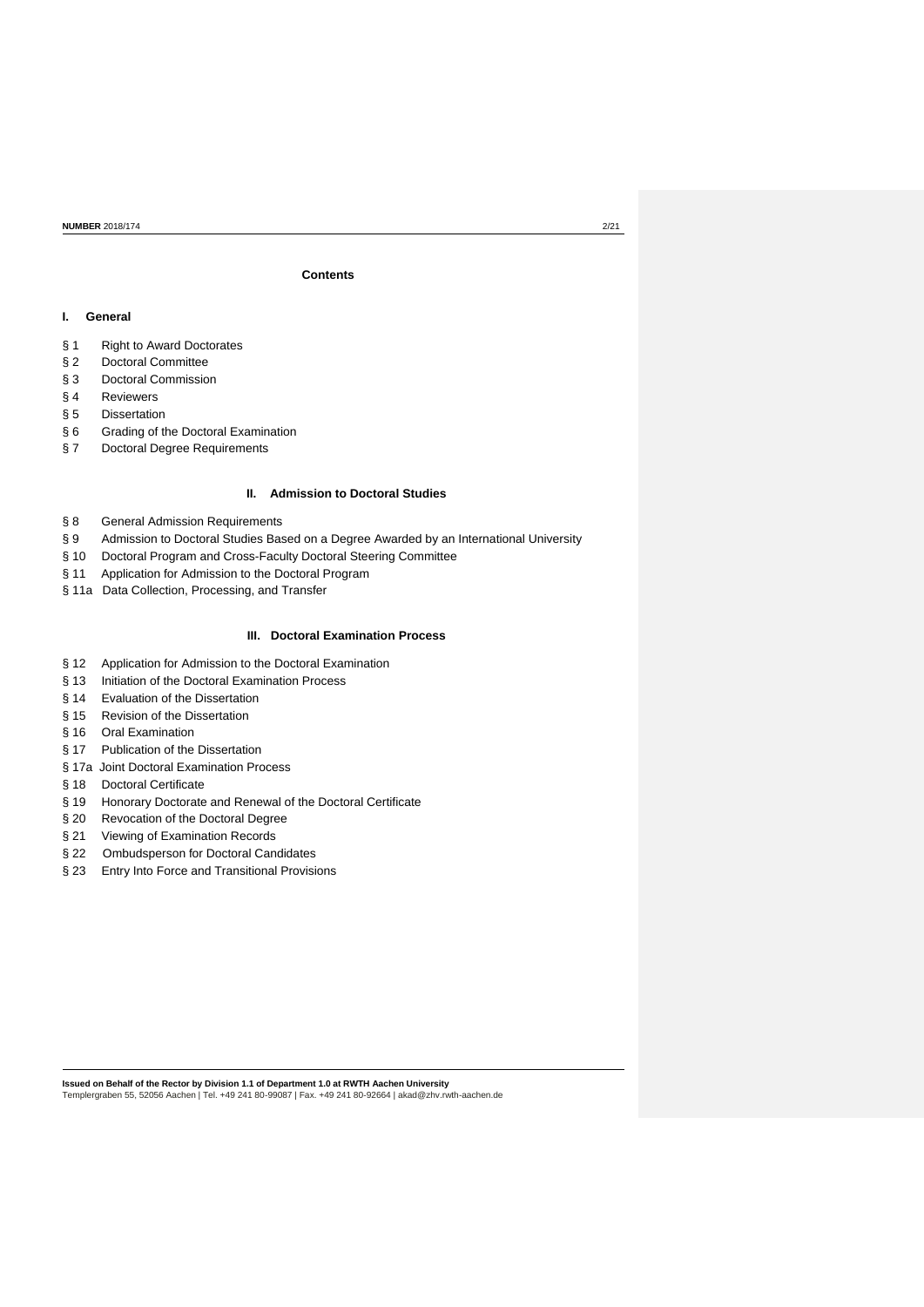# **I. General § 1 Right to Award Doctorates**

- (1) The Faculty of Mathematics, Computer Science and Natural Sciences at RWTH Aachen University has the right to award doctorates.
- (2) The doctorate establishes the candidate's ability to undertake independent academic work that exceeds the general objective of the degree programs of the Faculty. The ability is determined based on a thesis (dissertation) of high quality demonstrating an advancement of the state of scientific knowledge and an oral examination (defense). The doctoral degree is awarded upon successful completion of the doctoral program.
- (3) The Faculty of Mathematics, Computer Science and Natural Sciences awards the degree of Doktorin/Doktor der Naturwissenschaften (Dr. rer. nat.) [Doctor of Natural Sciences] and Doktorin/Doktor der Ingenieurwissenschaften (Dr.-Ing.) [Doctor of Engineering Sciences].

### **§ 2 Doctoral Committee**

- (1) The Faculty forms a doctoral committee. Members with voting rights include the spokespersons of the five Faculty departments (as far as they are university instructors in accordance with § 35 Higher Education Act), the dean, the vice-dean, the dean of academic affairs, and a representative from the group of academic staff. One person from the group of technical and administrative staff and one person from the group of students shall be members of the doctoral committee without voting rights. Up to two deputies from the relevant group may be nominated for each of these committee members. The chairperson of the doctoral committee is the dean. In the absence of the dean, the committee shall be chaired by the vicedean. The ombudsperson shall be a committee member in an advisory capacity (pursuant to § 22).
- (2) The doctoral committee shall perform the following tasks:
	- 1. determining the doctoral requirements and deciding on admission to doctoral studies in accordance with § 8, 9, 10,
	- 2. accepting the doctoral candidate in accordance with § 11 and admitting them to the doctoral examination in accordance with § 12,
	- 3. deciding on special cases during doctoral examination processes and appeals against decisions made by the doctoral commission.

The doctoral committee shall meet regularly. The doctoral committee may delegate the ongoing affairs to its chairperson. This does not apply to decisions in appeal proceedings.

(3) The doctoral committee meetings are not public. Committee members are sworn to secrecy.

**Issued on Behalf of the Rector by Division 1.1 of Department 1.0 at RWTH Aachen University**

Templergraben 55, 52056 Aachen | Tel. +49 241 80-99087 | Fax. +49 241 80-92664 [| akad@zhv.rwth-aachen.de](mailto:akad@zhv.rwth-aachen.de)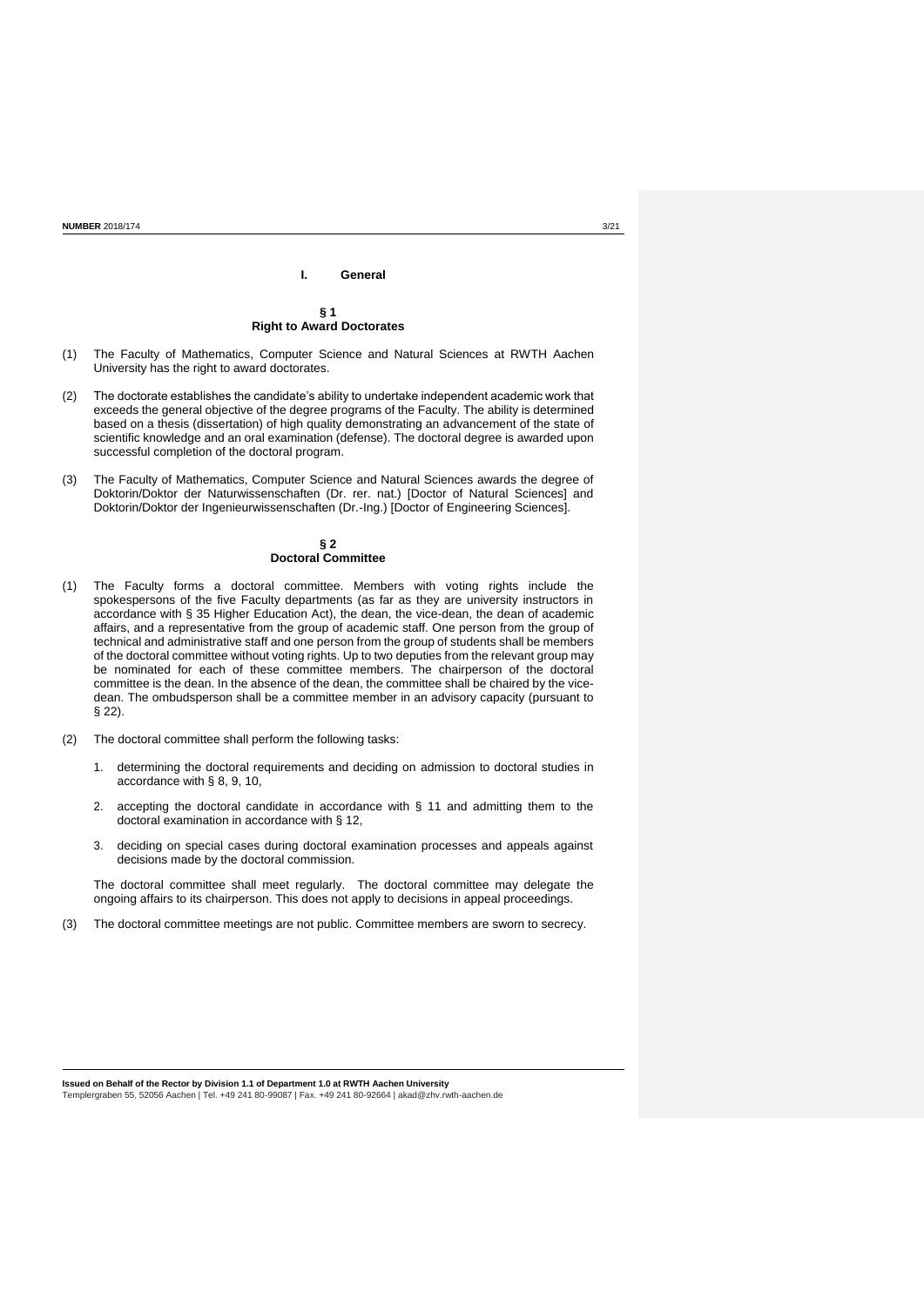- (4) The doctoral committee makes decisions with a simple majority. In the event of a tie, the chairperson's vote shall decide the matter. The doctoral committee has a quorum if more than half of its members, including the chairperson or their deputy, are present. A record shall be kept of the doctoral committee meetings.
- (5) The doctoral committee's chairperson shall inform the candidate about any decisions relating to them by a written notification that includes information on legal remedies.

### **§ 3 Doctoral Commission**

- (1) A doctoral commission is formed to carry out the doctoral examination process. It is composed of the following members:
	- 1. a chairperson (who may not serve as a reviewer),
	- 2. the reviewers,
	- 3. a minimum of one and a maximum of six other members in accordance with Paragraphs 2 through 4.
- (2) The doctoral committee shall appoint the chairperson of the doctoral commission, who must belong to the group of university instructors according to § 35 HG. Pursuant to Paragraph 1, the other members must be university instructors in accordance with § 35 HG, adjunct professors, honorary professors, visiting professors, or private lecturers at RWTH (Privatdozenten). These members are to be selected in such a way that the members of the Faculty of Mathematics, Computer Science and Natural Sciences form the majority in the doctoral commission (including the reviewers). For interdisciplinary dissertations, at least one representative of another faculty or university must be included as a member for the topic that is not covered by the Faculty of Mathematics, Computer Science and Natural Sciences.
- (3) At the request of an expert committee, the Faculty Council may decide that research group leaders active in the Faculty of Mathematics, Computer Science and Natural Sciences or in a higher-level research project of the Faculty may assume the role of a reviewer or an additional member of the doctoral committee according to Paragraph 1.
- (4) In accordance with § 35 HG of the Faculty of Mathematics, Computer Science and Natural Sciences, any university instructor can be nominated at their own request as a member of the doctoral commission by the doctoral committee. This request must be submitted no later than the appeal deadline in accordance with § 14 (2). If the doctoral committee rejects the nomination, the candidate may call in the Faculty Council. The final members of the doctoral commission must be appointed before the decision on the acceptance of the dissertation is made.
- (5) The doctoral commission has a quorum if at least four members, including the chairperson and at least two reviewers, are present. All members of the doctoral commission shall have voting rights. The doctoral commission makes decisions with a simple majority. In the event of a tie, the chairperson's vote shall decide the matter.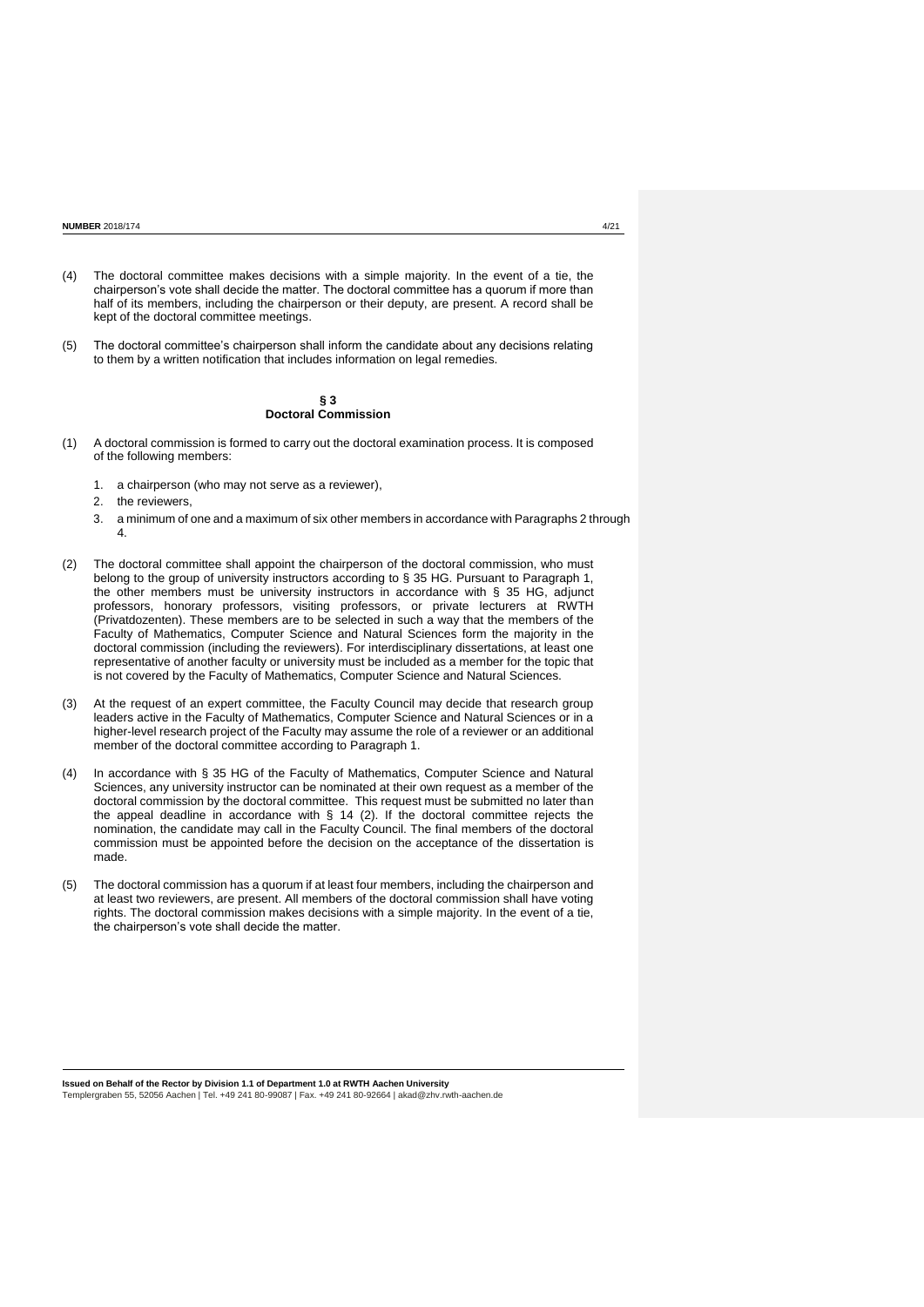**NUMBER** 2018/174 5/21

(6) If a member appointed to the doctoral commission is not able to carry out the doctoral examination process (e.g. due to illness), the doctoral committee shall select a replacement member.

### **§ 4 Reviewers**

- (1) The doctoral committee shall appoint at least two reviewers for the examination of the dissertation, usually from the group of university instructors in accordance with § 35 HG, professors relieved of teaching duties or retired, adjunct professors, honorary professors, visiting professors, or private lecturers (Privatdozentinnen und Privatdozenten) from RWTH Aachen University.
- (2) If the dissertation has been supervised in accordance with § 5 (4), the supervisor must be one of the reviewers.
- (3) In principle, at least one reviewer must be a tenured professor at the Faculty of Mathematics, Computer Science and Natural Sciences. Upon request, the doctoral committee may decide that this role may also be assumed by an affiliated member of the Faculty of Mathematics, Computer Science and Natural Sciences if the content of the dissertation is closely related to the research field of the affiliated member and, at the same time, to that of the Faculty of Mathematics, Computer Science and Natural Sciences. The affiliated member must be a tenured professor. This application must be submitted at the beginning, but no later than two years before completion of the dissertation.
- (4) Reviewers can also be university instructors, adjunct professors, honorary professors, or private lecturers (Privatdozenten) employed at another German or international university or research institution.
- (5) If the content of the dissertation relates to scientific areas of another faculty, one or several university instructors in accordance with § 35 HG, professors relieved of teaching duties or retired, adjunct professors, honorary professors, visiting professors, or private instructors from that faculty may be appointed as reviewers by the doctoral committee in accordance with Paragraph 1 or as members of the doctoral commission in accordance with § 3 (1) No. 3. The dean of the other faculty is to be informed of this.
- (6) If a doctoral candidate has completed a Diplom or Master's course of study at the Faculty of Mathematics, Computer Science and Natural Sciences and now wants to complete a doctorate in engineering (Dr.-Ing.) at the Faculty of Mathematics, Computer Science and Natural Sciences, one reviewer must be a member of an engineering faculty. The reviewer should confirm in a special statement to the dean that the dissertation is of engineering interest and that the candidate also has sufficient specialist knowledge in engineering.

**Kommentiert [PR1]:** Bezeichnung okay für Zweitmitglied?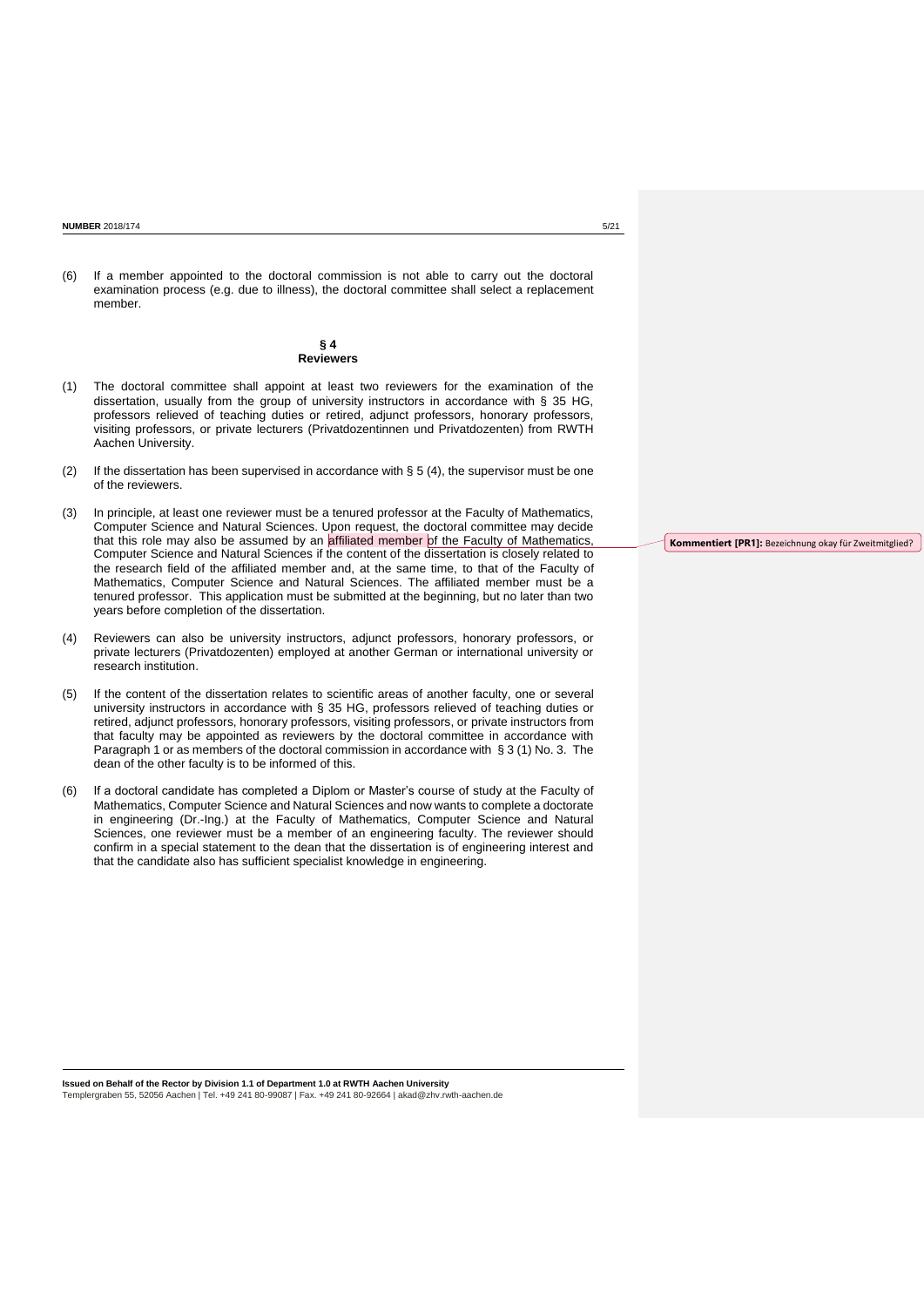- (7) If the content of a doctoral thesis relates to the scientific field of another faculty in addition to those of the Faculty of Mathematics, Computer Science and Natural Sciences and if one of the reviewers is a member of another faculty, at least one reviewer must belong to the Faculty of Mathematics, Computer Science and Natural Sciences in accordance with Paragraph 3.
- (8) Within the scope of a partnership with RWTH Aachen University, an instructor from a university of applied sciences can also be appointed as a reviewer. In accordance with § 36 (1) No. 4 HG the reviewer must have completed a habilitation (postdoctoral teaching qualification) or an equivalent scientific qualification. The doctoral committee shall determine whether this requirement has been met. As part of this cooperative supervision, the scope and content of the studies that are adequate in preparation for the doctorate are to be determined for the doctoral candidate together with the supervisor from the university of applied sciences, in accordance with § 67 (4) Sentence 1 letter b) HG.

### **§ 5 Dissertation**

- (1) The candidate is required to submit an academic thesis (dissertation) that they have written independently in German or English. Upon request, the doctoral committee may also permit a dissertation to be written in another language. In this case, the doctoral committee may request a certified translation of the binding text. The doctoral committee shall decide on whether to admit a dissertation written in a language other than German or English as part of assessing the doctoral application in accordance with § 13. After the oral examination has been passed, the doctoral committee shall decide whether a dissertation submitted in a language other than German or English must be published in a German or English translation.
- (2) A substantial part of the dissertation must relate to the scientific fields of the Faculty of Mathematics, Computer Science and Natural Sciences, including its pedagogical fields.
- (3) Work submitted for previous qualifications may not be used for the dissertation.
- (4) Publications that have arisen from the doctoral work must name RWTH as an affiliated institution.
- (5) The coherent presentation of a larger field of knowledge is one of the essential achievements of the dissertation. For this reason, the dissertation is basically a stand-alone monograph. Research results from the candidate's own publications that have arisen from the doctoral work can be used in the dissertation in agreement with the supervisor and must be fully referenced. These results must be placed in the context the dissertation. The candidate is not permitted to fully integrate their own publications without sufficiently adapting them to the context of the dissertation. For these reasons, cumulative dissertations are not accepted. **Kommentiert [PR2]:** Diese Textstelle bitte gut

überprüfen!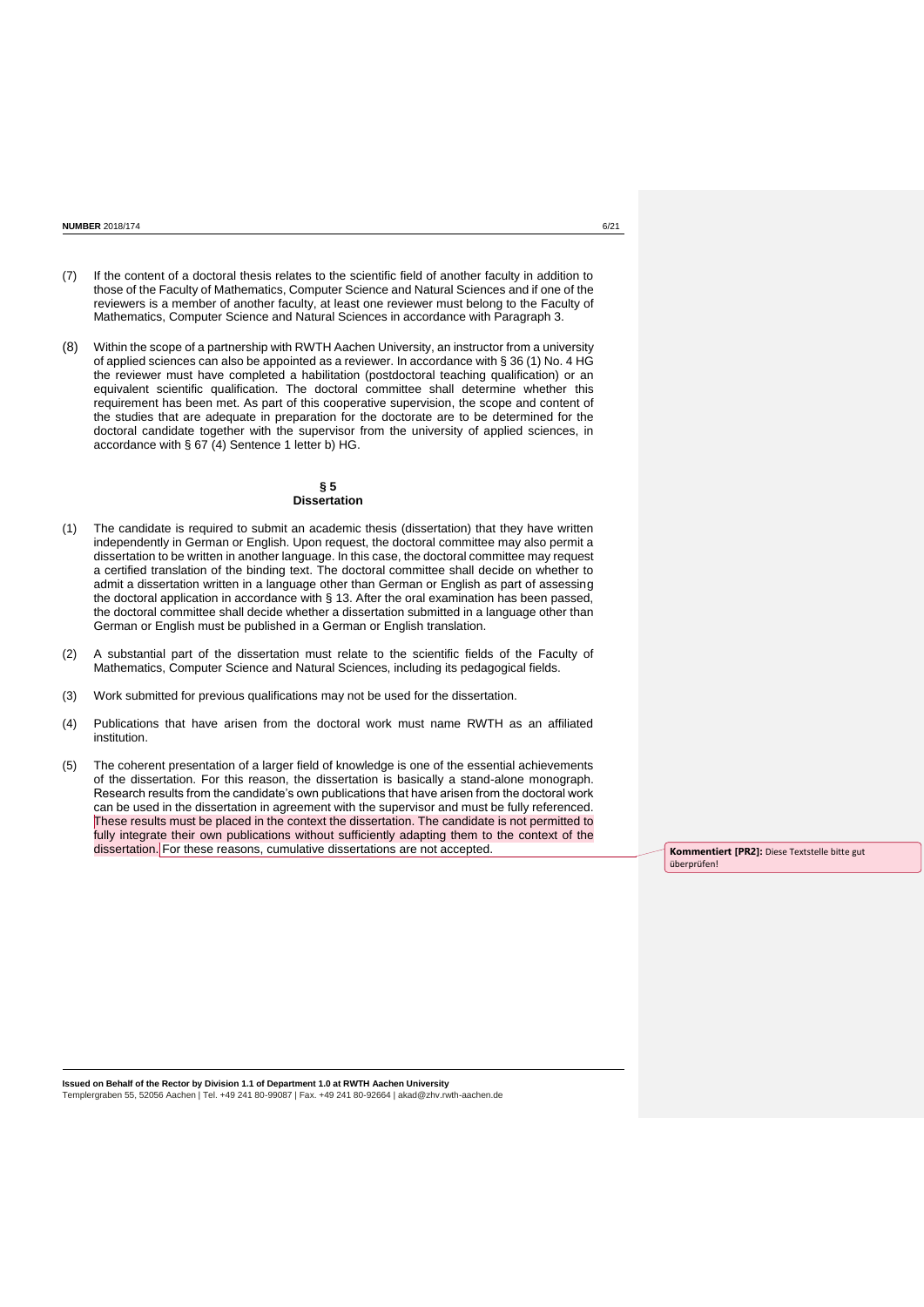- (6) If the doctoral candidate is not the sole author of a publication, according to § 3 (5), their own contribution to the publication is of decisive importance for the evaluation of the dissertation. For this reason, in particular, also in the interest of the doctoral candidate, it should be noted that:
	- a. The doctoral candidate must specify their own contribution to all publications used in the dissertation.
	- b. The contribution of the doctoral candidate must be evaluated by the reviewers in their expert opinion.
	- c. The doctoral committee reserves the right to request the authors' agreement in individual cases.
- (7) The dissertation must be produced under the academic guidance of a university instructor in accordance with § 35 HG, a professor relieved of teaching duties or retired, an adjunct professor, an honorary professor, a visiting professor, a private lecturer (Privatdozentin oder Privatdozent), or a research group leader in accordance with § 3 (1), who serves as supervisor of the dissertation and is a member of RWTH. The supervisor is required to ensure appropriate academic supervision during the doctoral process. The willingness to accept this responsibility shall be confirmed by entering into a supervision agreement.

#### **§ 6 Grading of the Doctoral Examination**

- (1) If the dissertation is rejected or if the candidate fails the repeat oral examination (§ 16 (7)), the dean shall inform the candidate that they have not passed the doctoral examination and will state the reasons for this.
- (2) If the doctoral examination is not passed, the dissertation cannot be presented again for the purposes of a doctorate.
- (3) The candidate shall only be given one final attempt to complete a doctorate and no earlier than one year after the rejection has been announced. A new dissertation is to be presented.
- (4) Copies of the dissertation in which objections or other comments have been included and, at the very least, one copy shall remain with the Faculty.
- (5) If the dissertation has been accepted and the candidate passes the oral examination, they pass the doctoral examination.
- (6) The doctoral commission shall determine an overall grade of the doctoral examination as

| "with distinction" | (summa cum laude). |
|--------------------|--------------------|
| "very good"        | (magna cum laude), |
| "aood"             | (cum laude), or    |
| "sufficient"       | (rite).            |

Instead of an overall grade, separate grades can be given for the dissertation and the oral examination.

**Issued on Behalf of the Rector by Division 1.1 of Department 1.0 at RWTH Aachen University**

Templergraben 55, 52056 Aachen | Tel. +49 241 80-99087 | Fax. +49 241 80-92664 [| akad@zhv.rwth-aachen.de](mailto:akad@zhv.rwth-aachen.de)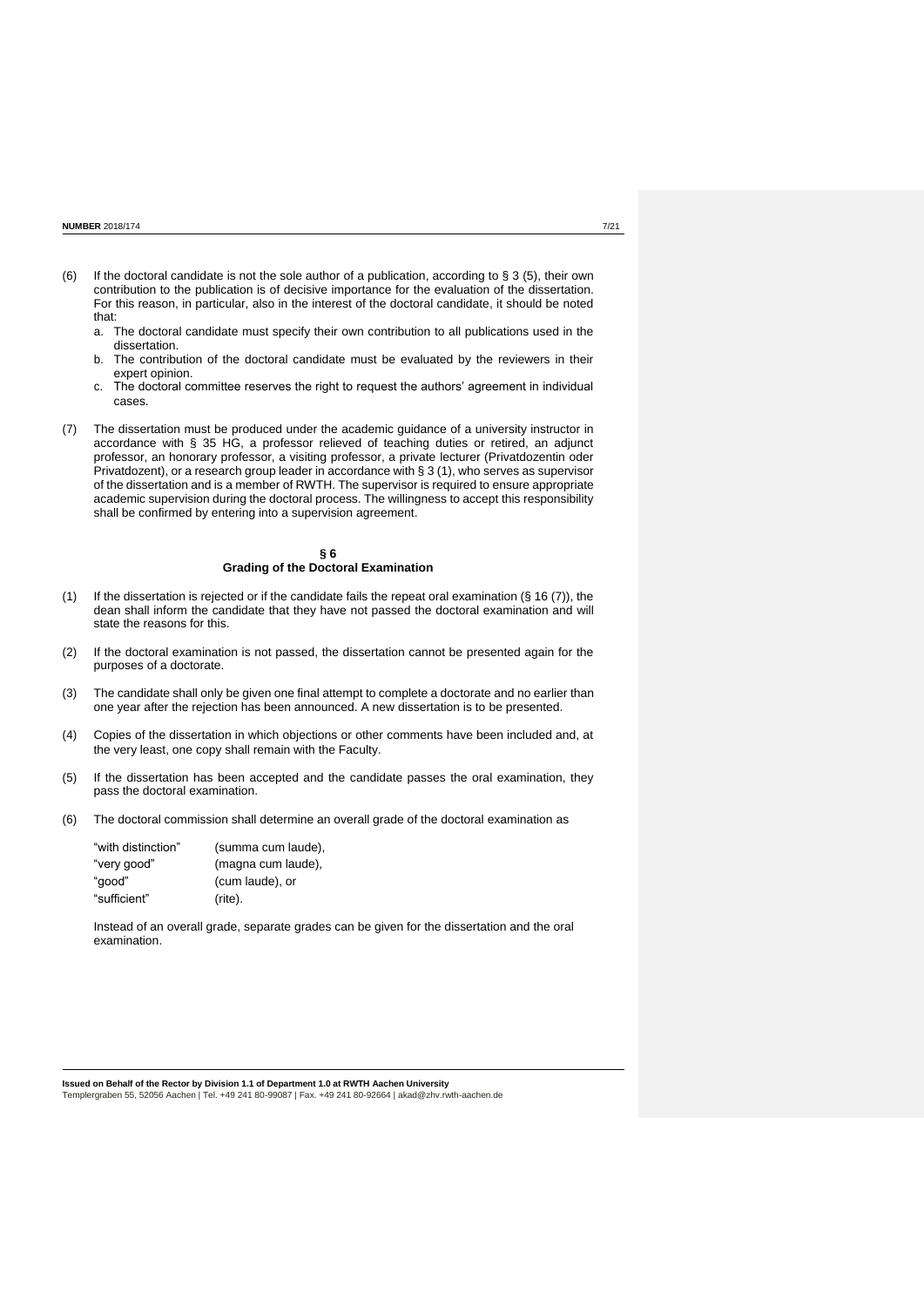If an overall grade of "with distinction" is to be awarded, all commission members must unanimously support this decision. The result of the vote must be recorded, including the names of the voters.

(7) The candidate must be informed of the result immediately after the oral examination. The evaluation of the dissertation and the oral examination is to be completed no later than six months following the presentation of the dissertation.

### **§ 7 Doctoral Degree Requirements**

Doctoral degree requirements within the meaning of these regulations are

- a) the dissertation,
- b) the oral examination (defense), and
- c) the publication of the dissertation.

Once these doctoral degree requirements have been met, the doctorate can be declared completed by issuing a doctoral certificate.

# **II Admission to Doctoral Studies**

### **§ 8 General Admission Requirements**

- (1) The candidate is admitted to doctoral studies and the doctoral examination process can commence if the candidate has obtained
	- a) a degree after relevant university studies with a standard study period of at least eight semesters for which a degree other than "Bachelor" is awarded, or
	- b) a degree after relevant university studies with a standard study period of at least six semesters and subsequent adequate courses in the doctoral subjects that prepare the candidates for the doctorate, or
	- c) a Master's degree within the meaning of § 61 (2) Sentence 2 HG,

and can demonstrate their suitability to undertake the independent scientific work necessary for a doctorate through their academic work and achievements. The request to determine the admission requirements in accordance with § 11 is to be submitted to the Faculty as soon as the doctoral candidate has started to work on the dissertation.

(2) The scope of courses and related assessment criteria considered suitable preparation for the doctorate according to Paragraph 1 Sentence 1 b), including the number and type of certificates required, as well as the academic work and achievements demonstrating the candidate's suitability to undertake the scientific work necessary for a doctorate, is determined by the doctoral committee after consultation with the candidate. The doctoral committee can delegate the task to the responsible examination committee.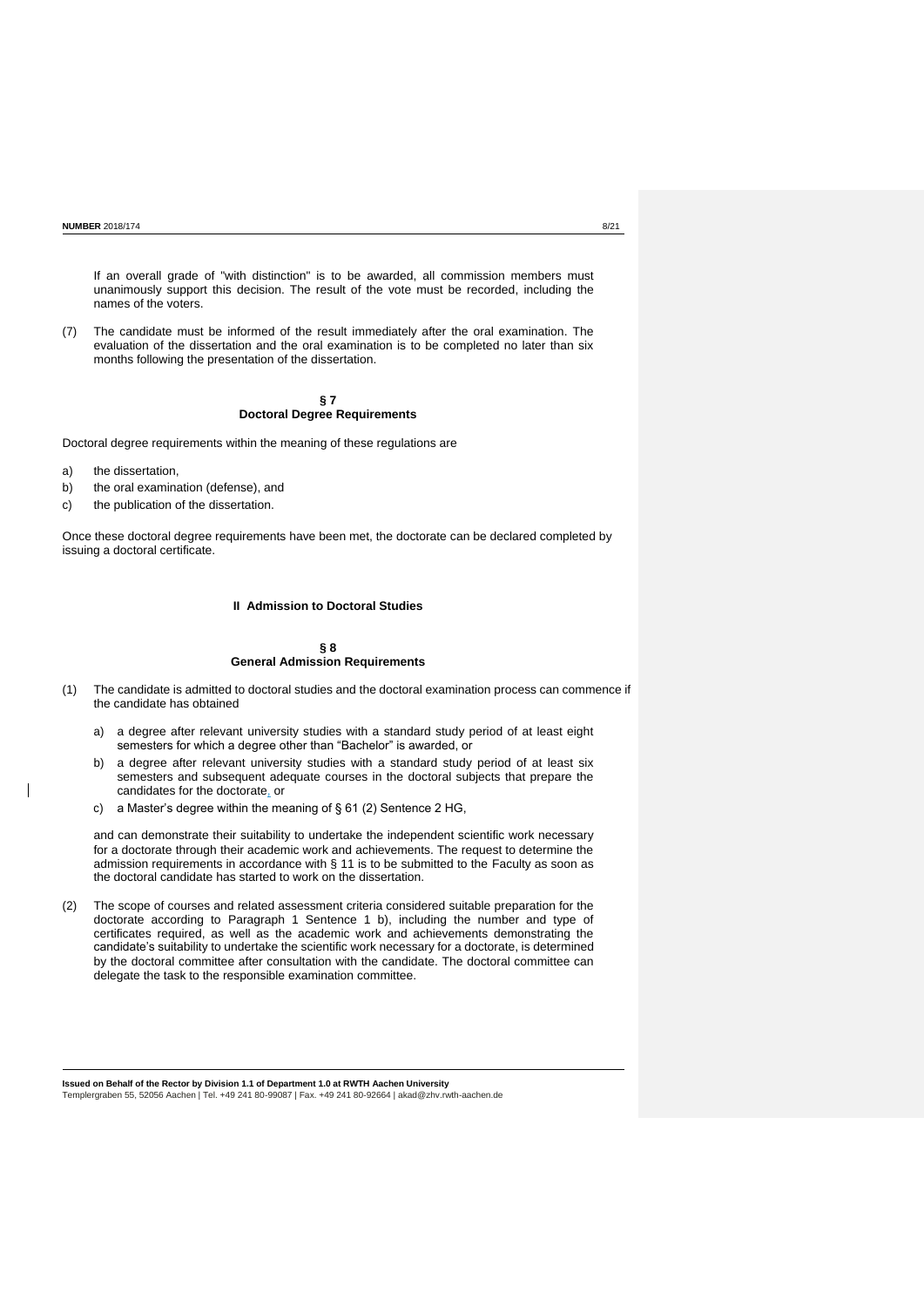- (3) a) Prerequisite for taking up studies leading to the title of Dr.rer.nat. is
	- 1. A Diplom degree in mathematics, computer science, physics, chemistry, biology, geology, mineralogy or
	- 2. completion of another, equivalent Diplom degree in the natural sciences, or
	- 3. a Master's degree in accordance with § 61 (2) sentence 2 HG in a mathematical, computer science, or natural science discipline, or
	- 4. having successfully passed the first state examination for a teacher training degree for Gesamtschule (vocational school) or Gymnasium (secondary school) or a comparable teaching profession examination in mathematics, computer science, or a natural sciences subject.

Holders of a Diplom or Master's degree in engineering may be admitted to doctoral studies leading to a Dr.rer.nat. degree if it is established before the initiation of the doctoral examination process that the dissertation is relevant to mathematics, computer science, or the natural sciences and the candidate has sufficient knowledge of mathematics, computer science, or the natural sciences. In justified exceptional cases, this also applies to holders of another professional qualification from a university in another subject. The Faculty of Mathematics, Computer Science and Natural Sciences is entitled to examine whether the candidate meets the above mentioned requirements and possesses the required knowledge before opening the doctoral examination process.

- b) A general requirement for admission to doctoral studies leading to the degree of Dr.-Ing. is
	- 1. the degree of Diplom-Ingenieur (Dipl.-Ing.) or a Master's degree in an engineering subject within the meaning of § 61 (2) Sentence 2 HG,
	- 2. a separate expert opinion of the reviewer from an engineering faculty to the dean (cf. § 4 (6)) that the dissertation is of engineering interest and that the candidate has sufficient engineering knowledge.

Holders of a Diplom or Master's degree in mathematics, computer science or natural sciences may be admitted to doctoral studies leading to a Dr.-Ing. degree if the Faculty has established before the initiation of the doctoral examination process that the dissertation is relevant to engineering and the candidate has sufficient knowledge of engineering. In justified exceptional cases, this also applies to holders of another professional qualification from a university in another subject. The Faculty of Mathematics, Computer Science and Natural Sciences is entitled to examine whether the candidate meets the above mentioned requirements and possesses the required knowledge before initiating the doctoral examination process.

(4) If a candidate shows exceptional scientific achievements, the doctoral committee may admit the candidate to the doctoral examination process at the request of least three university instructors from the Faculty for Mathematics, Computer Science and Natural Sciences in accordance with § 35 HG with a majority of two thirds of its members in accordance with the provisions of § 49 (11) HG.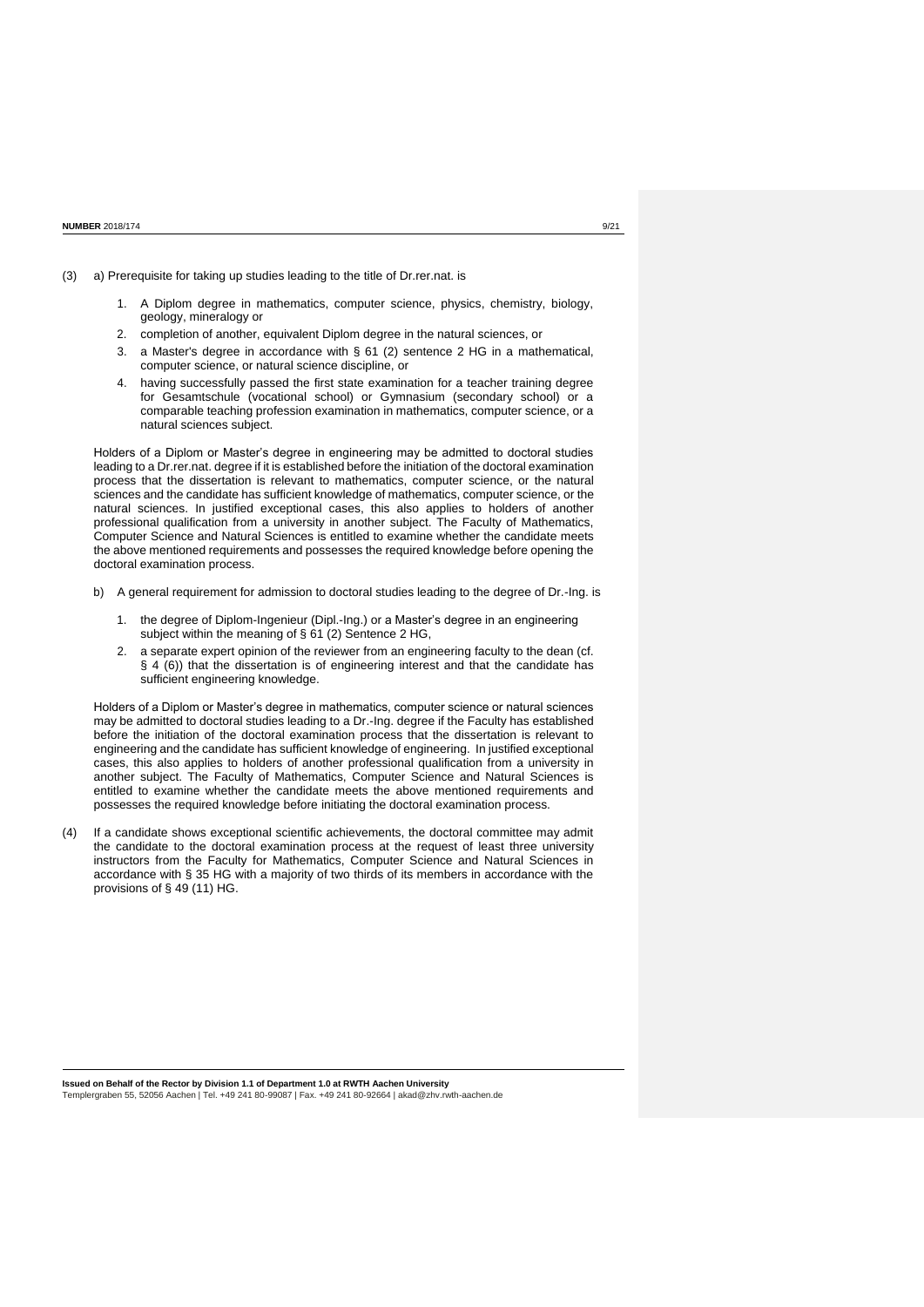### **§ 9 Admission to Doctoral Studies Based on a Degree Awarded by an International University**

A general requirement for admission to doctoral studies within the meaning of  $\S$  8 (1a) is a professional qualification or another final examination to complete a relevant academic degree program with a standard period of study of at least eight semesters including an academic final thesis integrated into the course awarded by a university outside Germany if the degree

- 1. is to be considered equivalent to corresponding degrees that are awarded at German universities based on intergovernmental agreements, or
- 2. is to be considered a general requirement for admission to doctoral studies based on evaluations of the Central Office for Foreign Education at the Standing Conference of the Ministers of Education and Cultural Affairs (ständige Konferenz der Kultusminister) of the federal states or the German Rectors' Conference (Hochschulrektorenkonferenz),
- 3. is to be considered equivalent to a relevant degree that can be awarded by RWTH based on agreements with partner universities outside of Germany by RWTH.

Within the scope of admission to doctoral studies based on a degree awarded by an international university, the doctoral committee may impose additional requirements that are related to the scientific field that is to be addressed in the dissertation. The doctoral committee can delegate the task to the responsible examination board.

#### **§ 10 Doctoral Program and Cross-Faculty Doctoral Steering Committee**

- (1) In addition to meeting the doctoral requirements as defined in §§ 8 and 9, the candidate shall complete a preparatory doctoral program. This is intended to encourage the candidate's scientific independence and prepare them for the doctoral examination.
- (2) As part of the doctoral program, candidates complete
	- a. a course program with a total of  $8$  weekly contact hours over the entire duration of the doctoral program, including participation in relevant seminars for doctoral candidates, including those hosted by Research Training Groups or Collaborative Research Centers (if applicable), as well as
	- b. courses and workshops offered by the Center for Doctoral Studies (CDS) and subjectspecific qualifications, such as tutorials, internships, or presentations at conferences, which promote their academic independence and encourage the acquisition of key qualifications.
- (3) If a candidate is referred to the Faculty of Mathematics, Computer Science and Natural Sciences by the Cross-Faculty Doctoral Steering Committee between RWTH and Forschungszentrum Jülich, the entire doctoral examination process will also be conducted according to these regulations. In cases of conflict, the doctoral committee shall consult with the Cross-Faculty Doctoral Steering Committee.

**Kommentiert [PR3]:** Ist das korrekt so? Die Dauer des Doktorandenprogramms ist u.E. nicht klar definiert. Wir unterscheiden zwischen doctoral studies (Doktorstudium) und doctoral program (Doktorandenprogramm)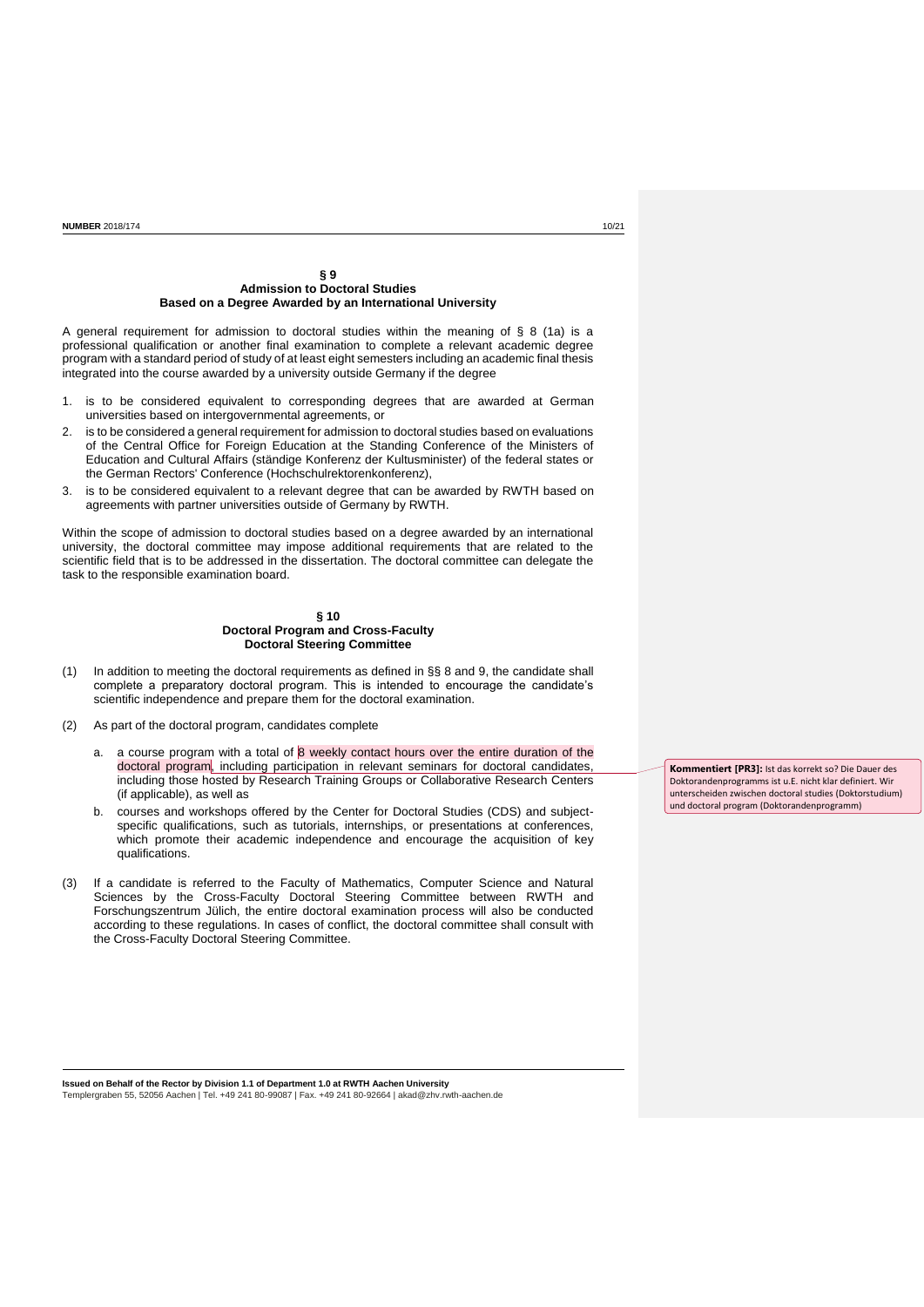### **§ 11 Application for Admission to the Doctoral Program**

- (1) Candidates must submit an application for admission to the doctoral program. Simultaneously this serves as a request for admission to the CDS. The application should be submitted as soon as the candidate has started to work on the dissertation. The application is not the same as the application for admission to the doctoral examination in accordance with § 12. Approval of the application is a prerequisite for enrollment in the doctoral program in accordance with the enrollment regulations of RWTH in their currently valid version.
- (2) If the candidate already has sufficient knowledge and skills, they may be exempted from participation in the doctoral program or parts thereof upon application, which must be supported by the supervisor and approved by the doctoral committee. In this case, an application for assessment of the admission requirements must be submitted instead.
- (3) In accordance with Paragraphs 1 and 2, the application shall be submitted in writing to the doctoral committee of the Faculty. The following must be submitted together with the application:
	- a) the intended topic of the dissertation,
	- b) the declaration of willingness of a university instructor according to § 35 HG, an associate professor, an honorary professor, a visiting professor, a private lecturer of the Faculty, or a research group leader in accordance with § 3 (3) to supervise the candidate academically and with respect to the doctoral program in accordance with § 5 (4),
	- c) proof that the admission requirements pursuant to §§ 8, 9, and 10 (3) are met. Documents are to be submitted as officially certified copies; alternatively, the candidate may submit copies and present the original documents. If the admission requirements in accordance with §§ 8 and 9 cannot be proven with certificates and final transcripts when submitting the application, the admission requirements can be met by providing a certificate from the university that the course of study has been successfully completed. The certificates and final transcripts must be submitted within 6 months.
	- d) CV and an overview of the scientific career; including evidence about additional completed studies or exams as well as a declaration of any past unsuccessful doctoral examination processes;
	- e) a declaration that the candidate accepts these regulations.
	- f) in the case of an application in accordance with Paragraph 1, a certificate of enrollment in the discipline in which the candidate is completing the doctorate.

Subsequently, the doctoral committee examines the documents submitted with the application.

- (4) The doctoral committee decides whether to accept or reject the doctoral candidate. If the candidate is accepted, they will be added to the Faculty's list of doctoral candidates and accepted into the CDS. The academic supervisor will be officially confirmed. Acceptance may be conditional on completing additional requirements or examinations in accordance with § 8 (2) and § 9.
- (5) The candidate shall be notified in writing of the acceptance and, if applicable, additional requirements. In case of rejection, the candidate shall receive a written notification, including the reasons for this decision and information on legal remedies.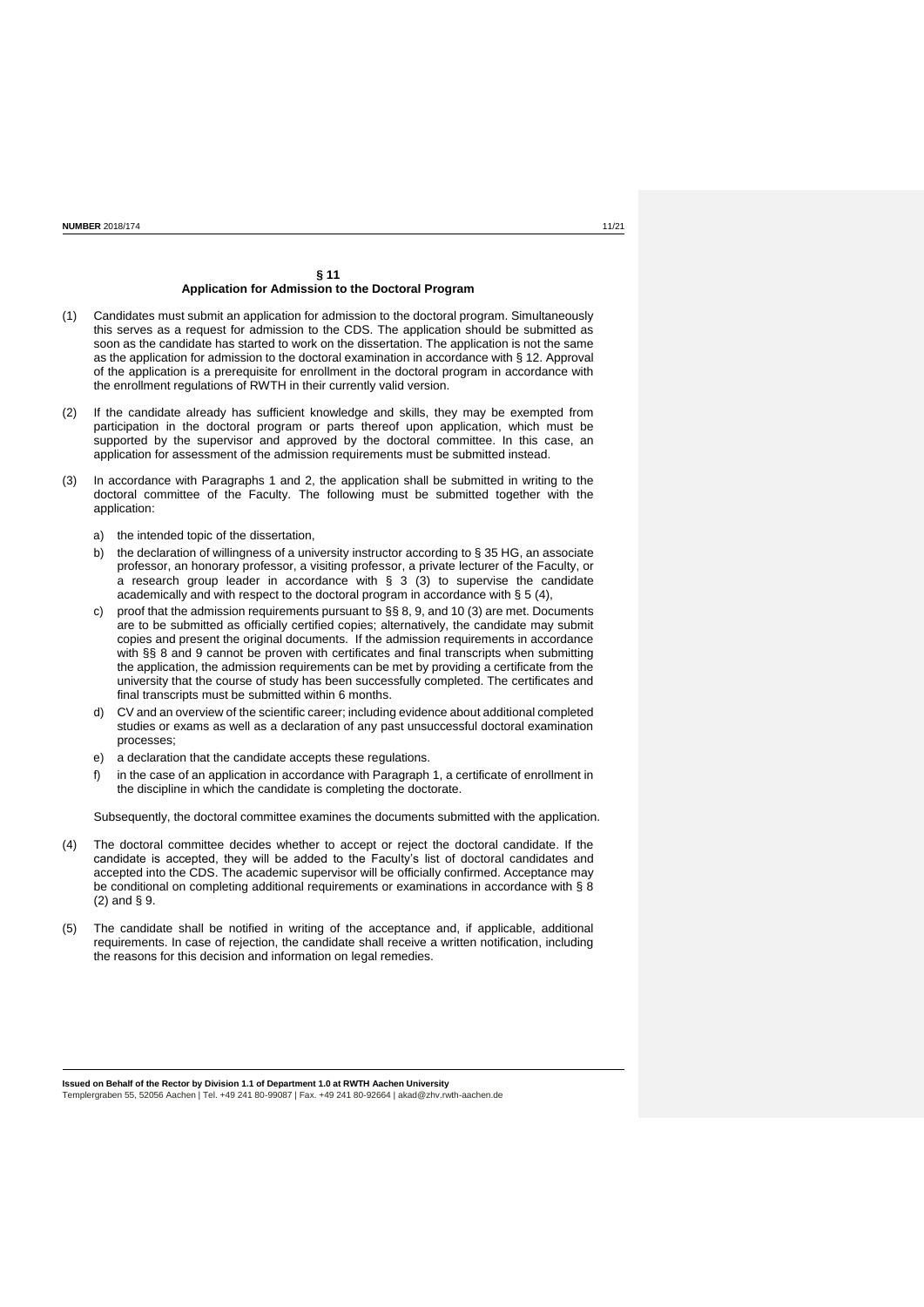### **§ 11a Data Collection, Processing, and Transfer**

In accordance with § 5 of the Act on Statistics for Higher Education (Hochschulstatistikgesetz -HSchStG), universities must collect personal data about those who have been admitted to doctoral studies in accordance with § 11 (4). The personal data of the doctoral candidates are automatically stored by the University and are processed by the IT Center as well as the Central University Administration in order to comply with legal requirements. The University will only transmit the data if this is necessary to comply with its legal duties or duties specified in its statutes. Data transfer to the Statistical Office of the State of North Rhine-Westphalia (IT NRW) concerns the data collection characteristics in accordance with  $\S 3$  (1),  $\S 4$ , and  $\S 5$  (2) HSchStG.

# **III Doctoral Examination Process**

#### **§ 12 Application for Admission to the Doctoral Examination**

- (1) The candidate's application for admission to the doctoral examination shall be submitted in writing to the doctoral committee of the Faculty of Mathematics, Computer Science and Natural Sciences.
- (2) The application must include:
	- a) the pursued doctoral title and
	- b) the title of the dissertation in German and English.
- (3) The following documents are to be submitted with the application:
	- a) a CV in tabular form including information on the candidate's career and education,
	- b) the transcripts, certificates, and documents required in accordance with §§ 8, 9, and 10, unless they have already been submitted with the application for admission to the doctoral program,
	- c) a certificate of good conduct from the Federal Central Register of document type O. Presentation of the Certificate of Good Conduct is not required if the candidate works in the public or church service,
	- d) the dissertation in accordance with § 5 (1) in printed and electronic (PDF) formats on a data carrier, the type of which is to be agreed upon with the Dean's Office,
	- e) a list (bibliography) of pre-publications (if applicable),
	- f) information on who was the main supervisor of the dissertation,
	- g) an affidavit, which is part of the dissertation and specified by the Faculty, stating that the candidate has independently completed the dissertation, indicated any means of support used for the dissertation, and complied with RWTH's principles for safeguarding good scientific practice,
	- h) an affidavit on whether the candidate has submitted doctoral applications in the past, including (if applicable) the result, stating the date, the German or international university, the faculty, as well as the topic of the dissertation,

**Issued on Behalf of the Rector by Division 1.1 of Department 1.0 at RWTH Aachen University**

Templergraben 55, 52056 Aachen | Tel. +49 241 80-99087 | Fax. +49 241 80-92664 [| akad@zhv.rwth-aachen.de](mailto:akad@zhv.rwth-aachen.de)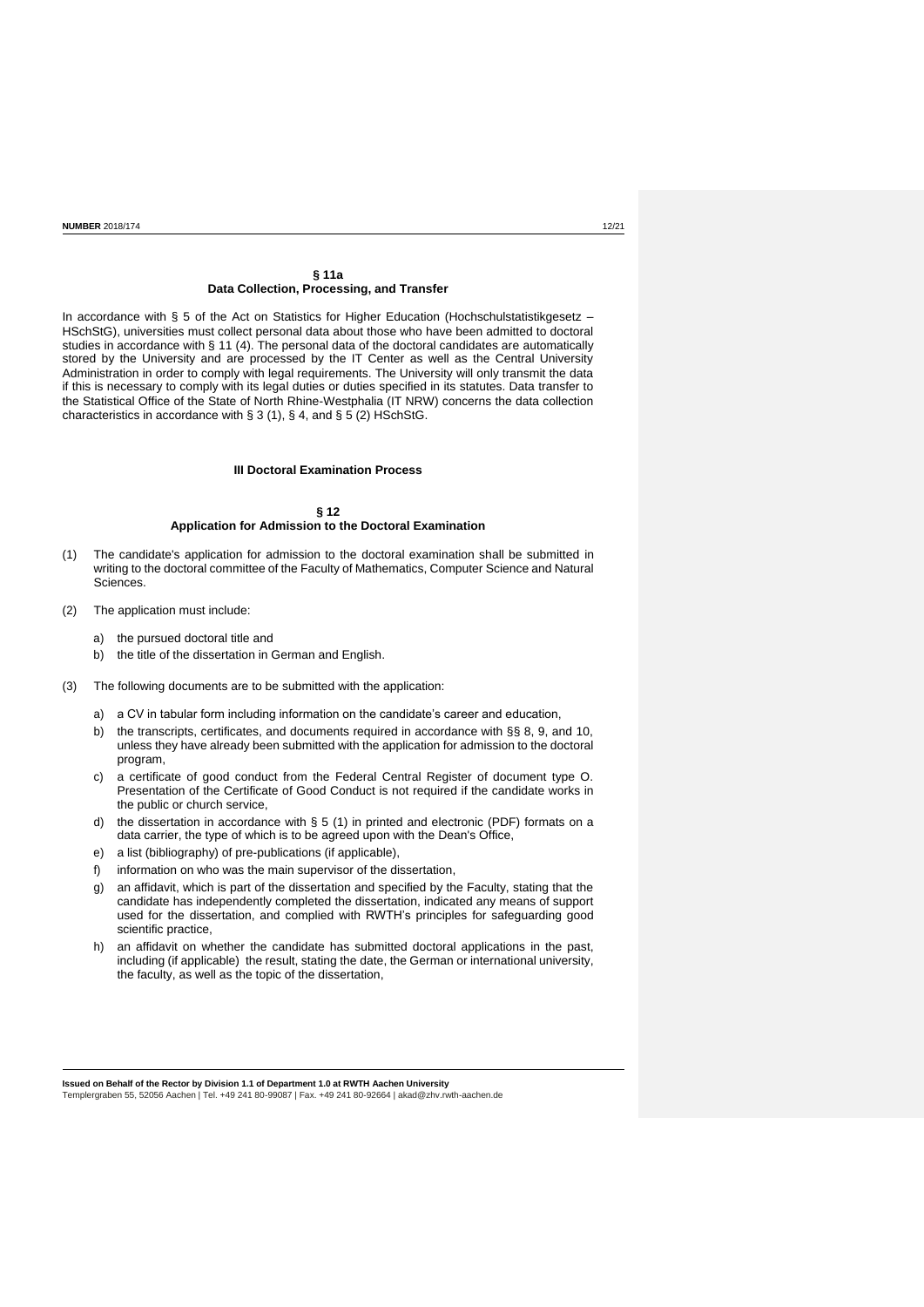- i) confirmation of completion of a course on Safeguarding Good Scientific Practice at RWTH or a corresponding course at another institution. The chairperson of the doctoral committee shall decide whether this confirmation is recognized or whether any exceptions apply.,
- j) a brief summary of the dissertation of one printed page.
- (4) If the dissertation was produced at an institution outside RWTH Aachen University, the candidate must submit a written declaration that the publication of the dissertation does not violate any existing trade secrets.
- (5) Certificates must be submitted as an officially certified copy. Alternatively, the candidate may submit copies and present the original documents. Certified translations of certificates not in English or German are to be included on request.

### **§ 13 Initiation of the Doctoral Examination Process**

- (1) The doctoral committee initiates the doctoral examination process once a written application for its initiation and all requested documents (see § 12) have been received and the reviewers have declared that they are willing to provide an expert opinion. The process shall be initiated no later than one month after receipt of the application.
- (2) The reviewers and the doctoral commission are to be appointed upon initiation. For this purpose, the candidate has a right to propose the reviewers and the members of the doctoral commission. The decision on the composition of the doctoral commission is made by the doctoral committee, which is not bound by the candidate's nominations. The candidate shall be notified of the initiation immediately in writing.
- (3) If the application for admission to the doctoral examination and the submitted documents do not meet the requirements (see §§ 8, 9, 10, 12), the doctoral examination process shall not be initiated. If the doctoral committee decides not to initiate the doctoral examination process, the candidate shall be informed by the doctoral committee's chairperson immediately in writing, stating the reasons for this decision along with information on legal remedies.
- (4) An application for admission to the doctoral examination that has been submitted to the Faculty can be withdrawn within a week of the announcement of the initiation of the doctoral examination process in accordance with Paragraph 2.

### **§ 14 Evaluation of the Dissertation**

(1) The reviewers evaluate the dissertation and report back to the Faculty in separate written expert opinions, usually within three months. They can request that the dissertation either be accepted, rejected, revised, or not even considered if they deem the Faculty not to be the responsible authority. They must furthermore include the reasons justifying their recommendation. An expert opinion supporting the acceptance of the dissertation must include a recommended grade.

**Issued on Behalf of the Rector by Division 1.1 of Department 1.0 at RWTH Aachen University** Templergraben 55, 52056 Aachen | Tel. +49 241 80-99087 | Fax. +49 241 80-92664 [| akad@zhv.rwth-aachen.de](mailto:akad@zhv.rwth-aachen.de) **Kommentiert [PR4]:** Im Dt. Steht "Hierzu hat die Bewerberin bzw. der Bewerber ein Vorschlagsrecht" – was genau ist gemeint? Sollen wir weniger explizit schreiben "... the candidate has a right of nomination"? Das Problem ist, dass sofort die Frage entsteht, nomination of whom?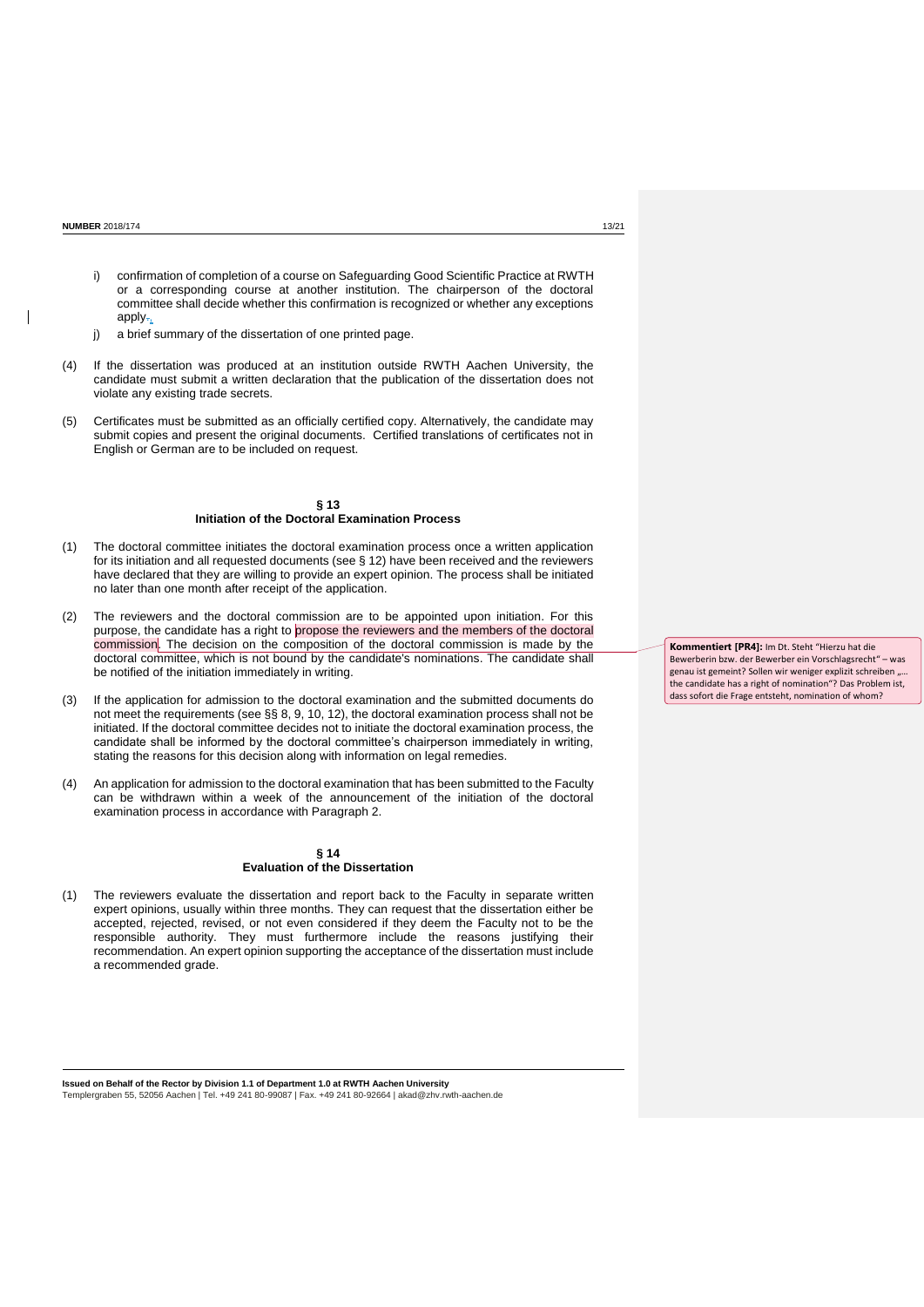The grading scale includes the grades

| "very good"    | (1.0), |
|----------------|--------|
| "good"         | (2.0), |
| "satisfactory" | (3.0), |

By raising or lowering the individual grades by 0.3, intermediate values can be formed to allow a differentiated evaluation. The grades 0.7 and 3.3 are not permitted, however. If the dissertation is evaluated to be outstanding and thus an overall grade of "with distinction" is considered for the doctoral examination, this must be explicitly stated and justified in the expert opinion. If a reviewer is not able to prepare their expert opinion within three months, the doctoral committee may appoint another reviewer.

- (2) Once the expert opinions have been received, the dean shall make the dissertation and the expert opinions available at the Dean's Office to allow the Faculty's professors (in accordance with § 35), professors relieved of teaching duties or retired, adjunct professors, honorary professors, visiting professors, and private lecturers from the faculty to make a statement or, if necessary, submit a written objection. The dissertation and expert opinions shall be available for review for a period of three weeks during the lecture period and five weeks during the lecture-free period. The objection period expires at the end of the second working day following the end of the review period.
- (3) If the reviewers unanimously recommend to accept the dissertation and no objection has been made, the dean shall determine that the dissertation is accepted. If the reviewers unanimously recommend the rejection of the dissertation and no objection has been made, the chairperson of the doctoral committee shall determine that the dissertation is rejected.
- (4) If the reviewers disagree on the acceptance of the dissertation or at least one of the reviewers recommends that the dissertation be revised or not considered in accordance with Paragraph 1 or an objection has been submitted within the deadline, the chairperson of the doctoral committee shall present the dissertation to the doctoral commission. The commission shall discuss the matter within a reasonable period of time. It can recommend consulting further reviewers. The doctoral commission recommends whether the dissertation, in accordance with § 15, is to be accepted, rejected, revised, or not to be considered. If the recommendation is made unanimously, the chairperson of the doctoral committee shall make the necessary determinations. Non-consideration does not mean that the dissertation has been rejected.
- (5) If a unanimous recommendation in accordance with Paragraph 4 cannot be achieved, the chairperson shall present the dissertation together with the expert opinions, statements, and objections to the doctoral committee. Based on these documents, the doctoral committee shall make a decision immediately on the acceptance, rejection, revision, or non-consideration of the dissertation. Acceptance of the dissertation requires the submission of two supporting expert opinions.
- (6) The candidate shall be notified in writing of the decision on the acceptance, rejection, revision of the dissertation or non-consideration. Decisions detrimental to the doctoral candidate on such objections must be substantiated and include information on legal remedies.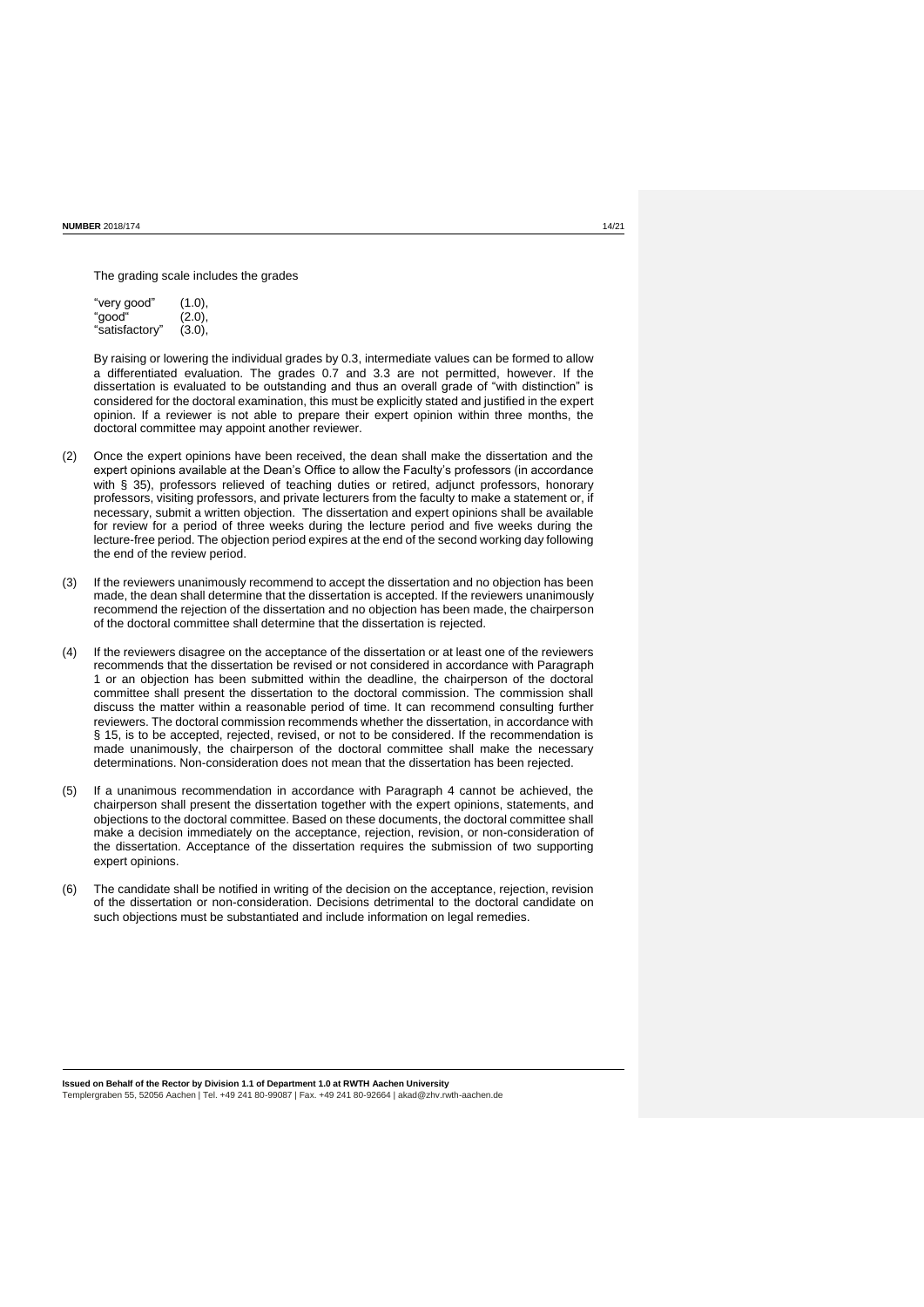### **§ 15 Revision of the Dissertation**

- (1) In accordance with § 14 (4) or § 14 (5), the doctoral committee or the doctoral commission may ask the candidate to revise the dissertation once within a deadline. Requirements for the revision are to be put on record and are to be communicated to the doctoral candidate in writing. The deadline can only be extended once. If the deadline is exceeded, the chairperson of the doctoral committee shall determine that the dissertation is rejected.
- (2) Once the dissertation has been revised within the deadline, it shall be reexamined in accordance with § 14. The expert opinion of the revised dissertation must particularly address the question of whether the requirements in accordance with Paragraph 1 have been adequately met. The revised version of the dissertation may only be rejected if the requirements have not been adequately met or if there are strong scientific objections to sections that were rephrased or newly added to the dissertation during the revision that make rejecting the dissertation necessary.

# **§ 16 Oral Examination/Defense**

- (1) Once the dissertation has been accepted, the chairperson of the doctoral committee will arrange an oral examination. The candidate may submit a proposal for the date of the oral examination. The oral examination will be conducted by the doctoral commission in accordance with Paragraph 5.
- (2) The dean shall inform the university instructors of the Faculty of Mathematics, Computer Science and Natural Sciences, the rector, the other deans, the members of the doctoral commission, and the members of the Faculty Council as well as the candidate of the time and place of the oral examination within a deadline of at least ten days in accordance with § 35 HG. The time and place of the oral examination shall be announced on the department's notice boards.
- (3) At least four members of the doctoral commission, including its chairperson and at least two reviewers, must be present at the examination.
- (4) The members of the doctoral committee have the right to take part in the oral examination as guests. Other guests are only permitted with the consent of the candidate if they are members of RWTH Aachen University and they hold a doctorate. Doctoral candidates at the Faculty of Mathematics, Computer Science and Natural Sciences who have started working on a dissertation topic are to be admitted as audience members if the doctoral candidate agrees to this.
- (5) Each candidate shall be examined individually. The duration of the examination is 30 to 60 minutes**.** The oral examination is conducted in German or English. Upon request, the doctoral committee may also allow the oral examination to be conducted in another language.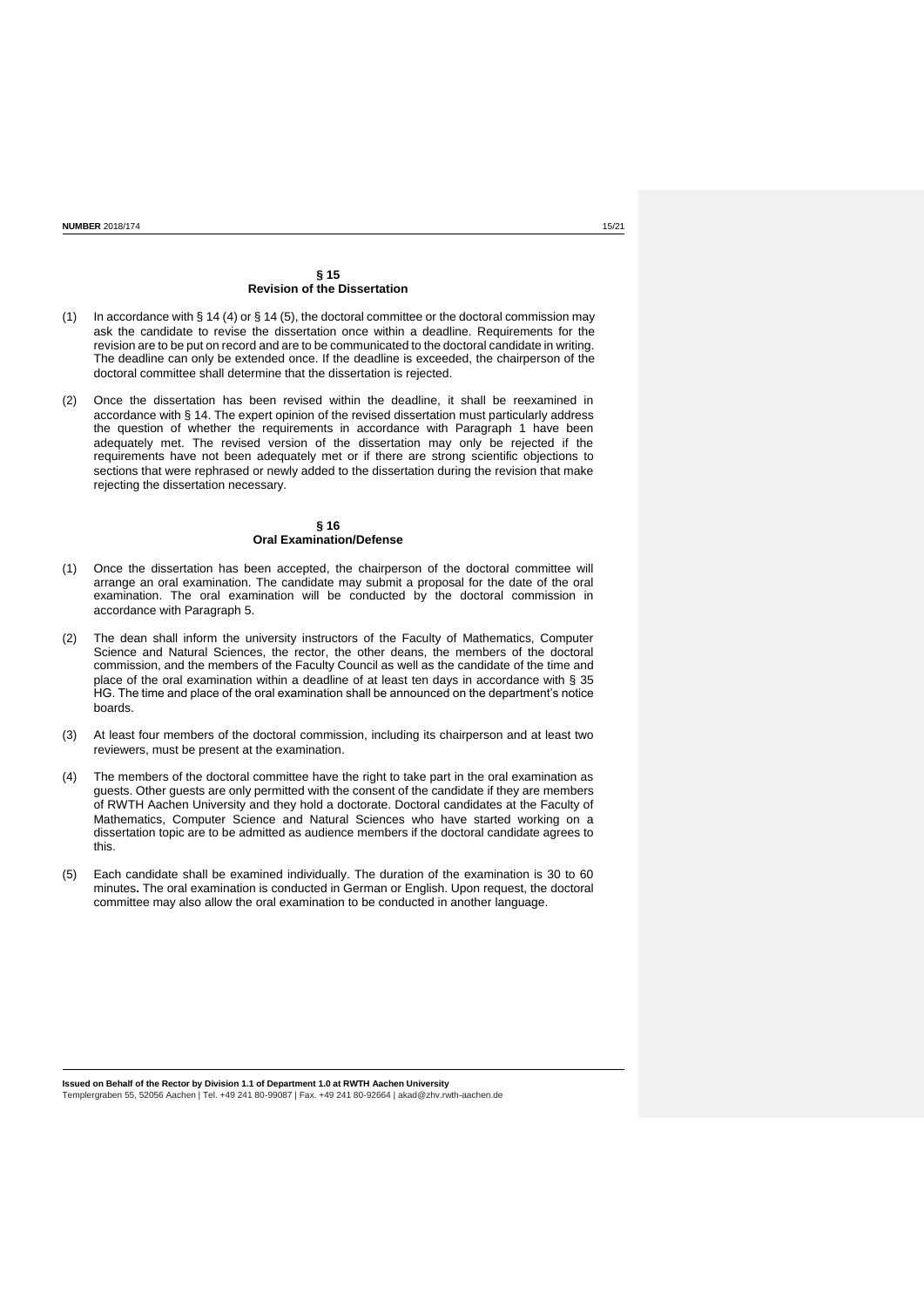#### (6) The oral examination comprises of:

- a) Questions about the dissertation and related academic areas,
- b) Questions about course material from the doctoral program and similar academic topics, which may be proposed by the candidate. If the candidate has not participated in a doctoral program, the members of the doctoral committee shall determine equivalent/appropriate examination topics.

The doctoral committee may require the candidate to give a 30-minute public lecture on the dissertation before the start of the actual oral examination, which will be graded as part of the oral examination.

- (7) The doctoral commission shall decide on the result immediately after the oral examination.
- (8) If the candidate fails the oral examination, it may only be repeated once. The candidate can enroll to repeat the examination no earlier than three months but at the latest 18 months later.

### **§ 17 Publication of the Dissertation**

- (1) Once the candidate has passed the doctoral examination, they shall present the dissertation to the chairperson of the doctoral committee for the approval of the version intended for publication. The chairperson of the doctoral committee shall issue this approval in agreement with the reviewers once any additional requirements that may have been stipulated are met.
- (2) The Faculty of Mathematics, Computer Science and Natural Sciences is entitled to request that the doctoral candidate
	- include a summary of their work of no more than one printed page and transfer the right to the University to publish this summary or offer it to a publisher or a database, and
	- provide the title and summary in two languages (usually in German and English).
- (3) The doctoral candidate is required to make their dissertation available in an appropriate manner to the scientific community by way of copying and distribution. This happens by
	- submitting one deposit copy of the approved dissertation to be included in the examination files in the Faculty's Doctoral Office
	- submitting one additional deposit copy in the respective departmental library, provided that the doctorate is completed in the disciplines of physics or computer science,

and

a) either submitting 40 deposit copies to the University Library in the form of a book or photo print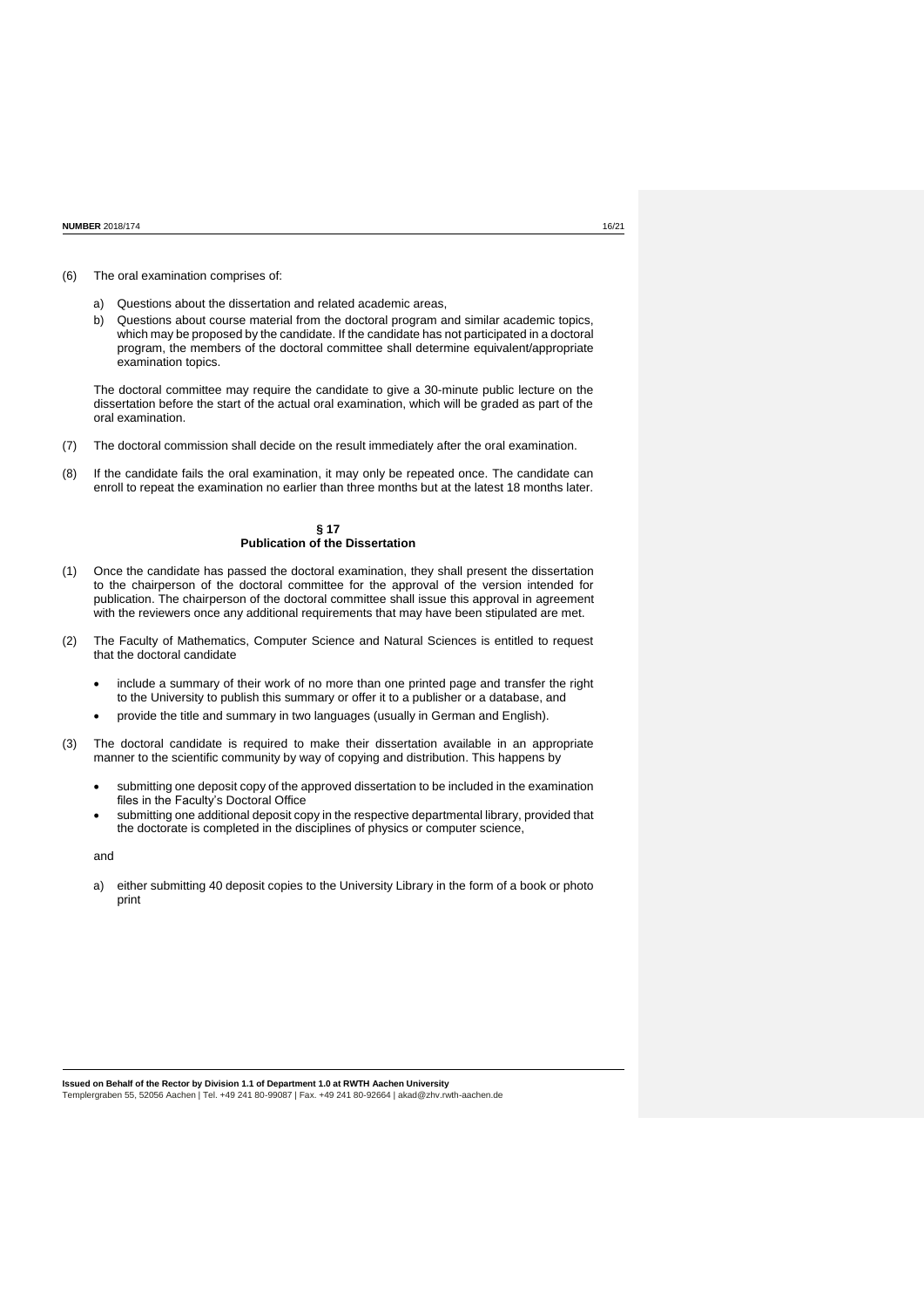b) publishing it in a scientific journal; in this case, it is necessary to submit 14 deposit copies to the University Library; it must also be stated, e.g. on the back of the title page, in which journal the dissertation is published (including the publisher and its location); all deposit copies must include the note "D 82 (Diss. RWTH Aachen University), [indicating the year of the oral examination],

or

c) distribution in book stores by a commercial publisher with a minimum circulation of 150 copies; in this case it is necessary to submit 14 deposit copies to the University Library; it must also be stated, e.g. on the back of the title page, which publisher published the dissertation (including the publisher and its location); all deposit copies must include the note "D 82 (Diss. RWTH Aachen University), [indicating the year of the oral examination],

or

d) submitting a printed deposit copy and an electronic copy to the University Library, the data format and transfer of which is to be agreed with the University Library. An abstract in German and English is required for publication. The doctoral candidate shall transfer the right to publish the electronic version in data networks to the University Library, the DNB (German National Library) in Frankfurt/Leipzig and, if applicable, the German Research Foundation's Special Collection Library and attests that the electronic version corresponds to the accepted dissertation. The University Library shall check the delivered version to ensure it is legible and meets the specified requirements. The submission of files that do not meet the specified file format and data carrier requirements shall not be considered a publication.

All deposit copies to be submitted must include a dedicated title page with the candidate's name; their CV or educational background may also be added. They must be printed on ageresistant, wood-free, and acid-free paper and be permanently bound together. They must also be technically flawless. If it is determined that the copies do not meet these criteria, they shall be rejected. Rejected work shall be considered unpublished; the doctoral degree certificate shall therefore not be issued.

(4) The dissertation is to be published no later than one year after the oral examination. In justified exceptional cases, the dean may extend the deadline. If the candidate misses the deadline, all rights acquired with the examination shall expire.

# **§ 17 a Joint Doctoral Examination Process**

(1) A doctoral examination process jointly supervised with an international university (partner university) requires entering into an individual cooperation agreement for the performance and supervision of the doctoral project and evaluation and assessment of the doctoral degree requirements.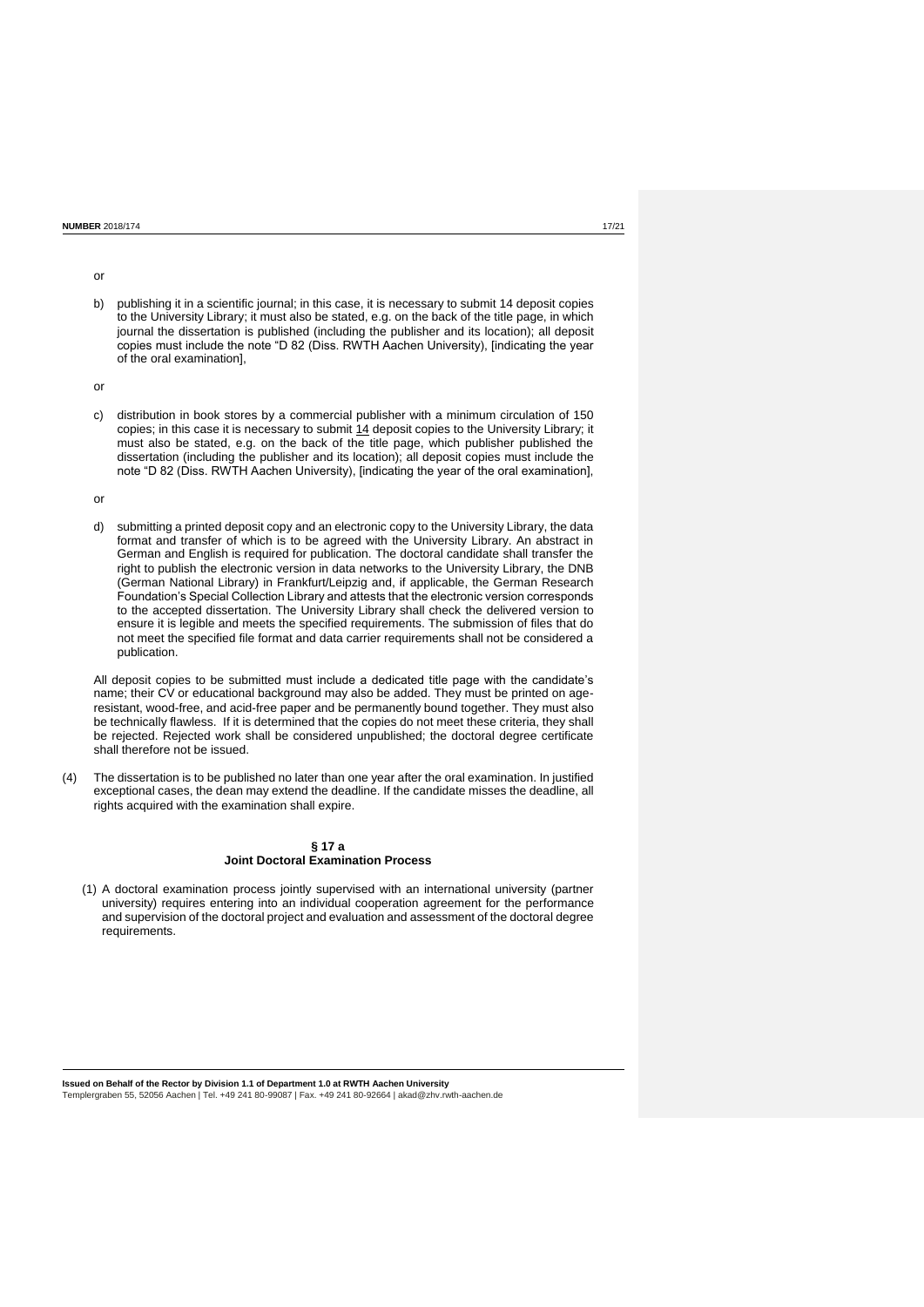- (2) The individual cooperation contract may stipulate, deviating from § 3 (2) Sentence 3, that the involved universities must be represented equally on the doctoral commission.
- (3) After the doctoral examination process has been successfully completed, the Faculty of Mathematics, Computer Science and Natural Sciences shall award an academic degree in accordance with  $\S$  1 (3) and the partner university an academic degree in accordance with its applicable regulations. The academic titles of these degrees may not be used concurrently.

# **§ 18 Doctoral Degree Certificate**

- (1) In accordance with § 17, after the dissertation has been published, a doctoral certificate is issued and signed personally by the rector and the dean. The doctoral degree certificate shall bear the date of submission of the deposit copies to the University Library and the overall grade of the doctoral examination in accordance with § 6 (6). The reviewers who recommend acceptance of the dissertation are to be named on the doctoral certificate. The doctoral examination process is completed once the doctoral certificate has been issued. After receiving the doctoral certificate, the candidate has the right to carry the doctor title.
- (2) If the doctoral examination process has been assigned to the Faculty of Mathematics, Computer Science and Natural Sciences by the Cross-Faculty Doctoral Steering Committee in accordance with § 10 (3), the doctoral degree certificate shall contain an additional note stating the cooperation with Forschungszentrum Jülich.
- (3) For a completion of a doctoral program including CDS course offerings, the candidate shall receive a doctoral supplement from the CDS listing the achievements completed.

### **§ 19 Honorary Doctorate and Renewal of the Doctoral Certificate**

- (1) Upon request by the Faculty of Mathematics, Computer Science and Natural Sciences, the Senate may award the academic degree and title of an honorary doctor of science (Dr.rer.nat.) or engineering (Dr.-Ing.) honoris causa (h.c.) to individuals who show extraordinary personal, scientific, technical, or artistic performances in a field in which the university specializes. They may not be members or associates of RWTH Aachen University.
- (2) The Faculty may only submit honorary doctorate applications for the doctoral degrees that it is entitled to award. In preparation for this application, the Faculty should obtain at least two external expert opinions. The Faculty Council shall decide on the application to the Senate in two sessions.
- (3) The rector awards the honorary doctorate by presenting a doctoral certificate which commends the merits of the honored individual.
- (4) Doctoral graduates of RWTH who are distinguished for their scientific or practical professional work may be honored with the renewal of the doctoral certificate after 25 or 50 years or on extraordinary occasions. The decision on this honor is made by the Faculty for doctorates completed in academic fields assigned to the Faculty of Mathematics, Computer Science and Natural Sciences.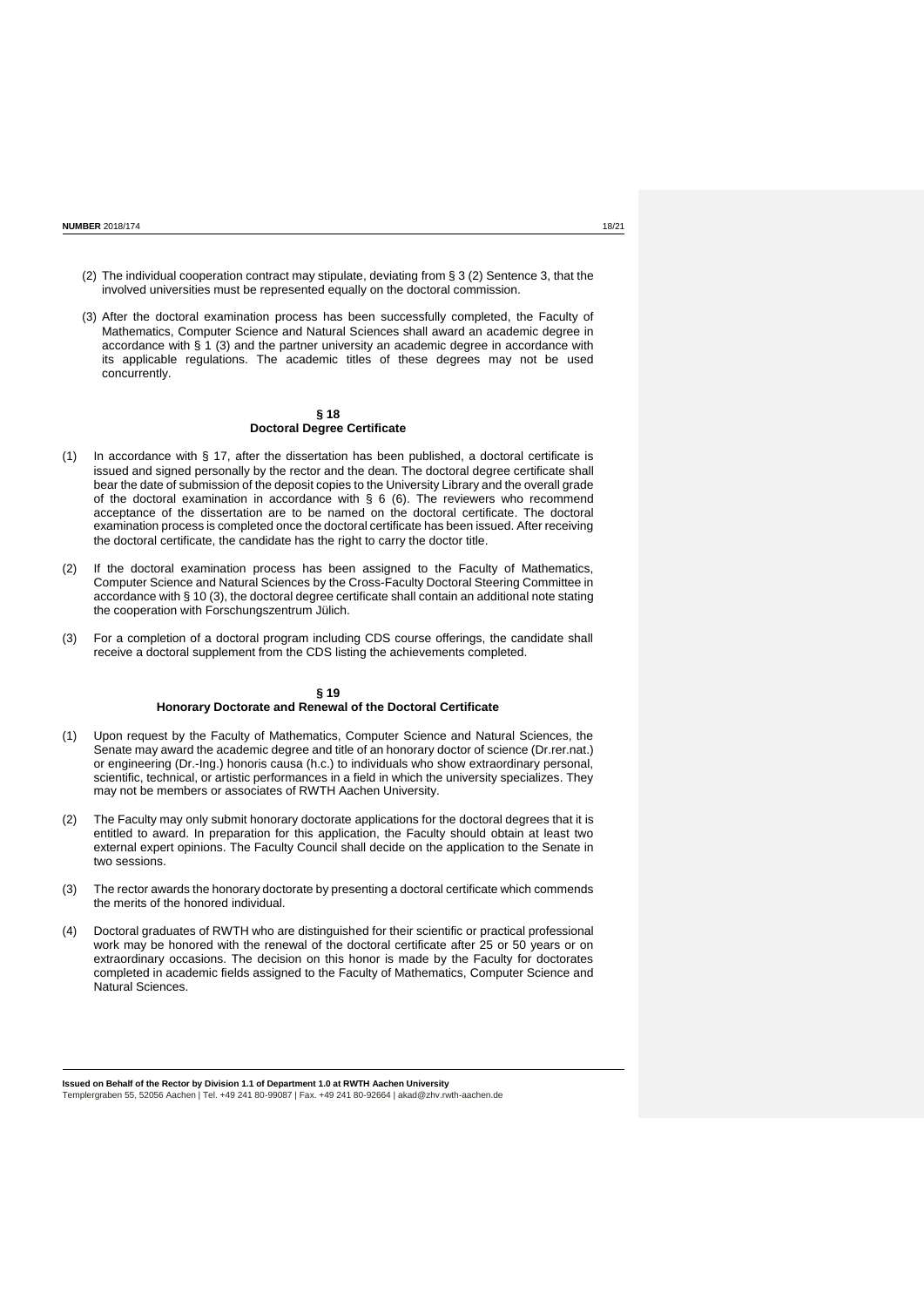### **§ 20 Revocation of the Doctoral Degree**

(1) The doctoral degree may be revoked

- a) if it transpires that it was achieved on the basis of false statements regarding significant requirements for admission to doctoral studies,
- b) if it transpires that it was achieved using deception regarding the doctoral degree requirements,
- c) if academic misconduct has been determined in relation to the dissertation or
- d) if the doctoral graduate has been sentenced to at least one year in prison after being found guilty of a deliberate crime.
- (2) If circumstances come to light that would justify the revocation of the doctoral degree in accordance with Paragraph 1, the doctoral graduate shall be consulted with regarding the accusations before the doctoral committee makes a decision. If an oral hearing is held, a record of the hearing is to be taken.
- (3) The doctoral committee shall communicate decisions detrimental to the doctoral candidate as well as the reasons for these decisions in writing and with information on legal remedies.
- (4) RWTH Aachen University shall inform all other German universities of the invalidity of the doctoral work or the revocation of the doctoral degree.
- (5) The provisions of Paragraphs 2 through 4 shall apply accordingly to the revocation of the degree and the title of an honorary doctor.
- (6) Following a decision in accordance with Paragraph 1, the doctoral degree certificate shall be revoked or invalidated in another way.

### **§ 21 Viewing of Examination Records**

After the announcement of the final grade of the doctoral examination, the candidate may submit a request to view their examination records. The application shall be submitted within a month of the announcement of the examination results. The chairperson of the doctoral committee shall determine the place and time to view the records.

# **§ 22 Ombudsperson for Doctoral Candidates**

The ombudsperson is a professor at the Faculty and is appointed by the Faculty Council upon nomination by the doctoral committee for a term of two years. The ombudsperson can be re-elected. They have the task of mediating possible conflicts if contacted for this purpose. Information provided to the ombudsperson is subject to confidentiality.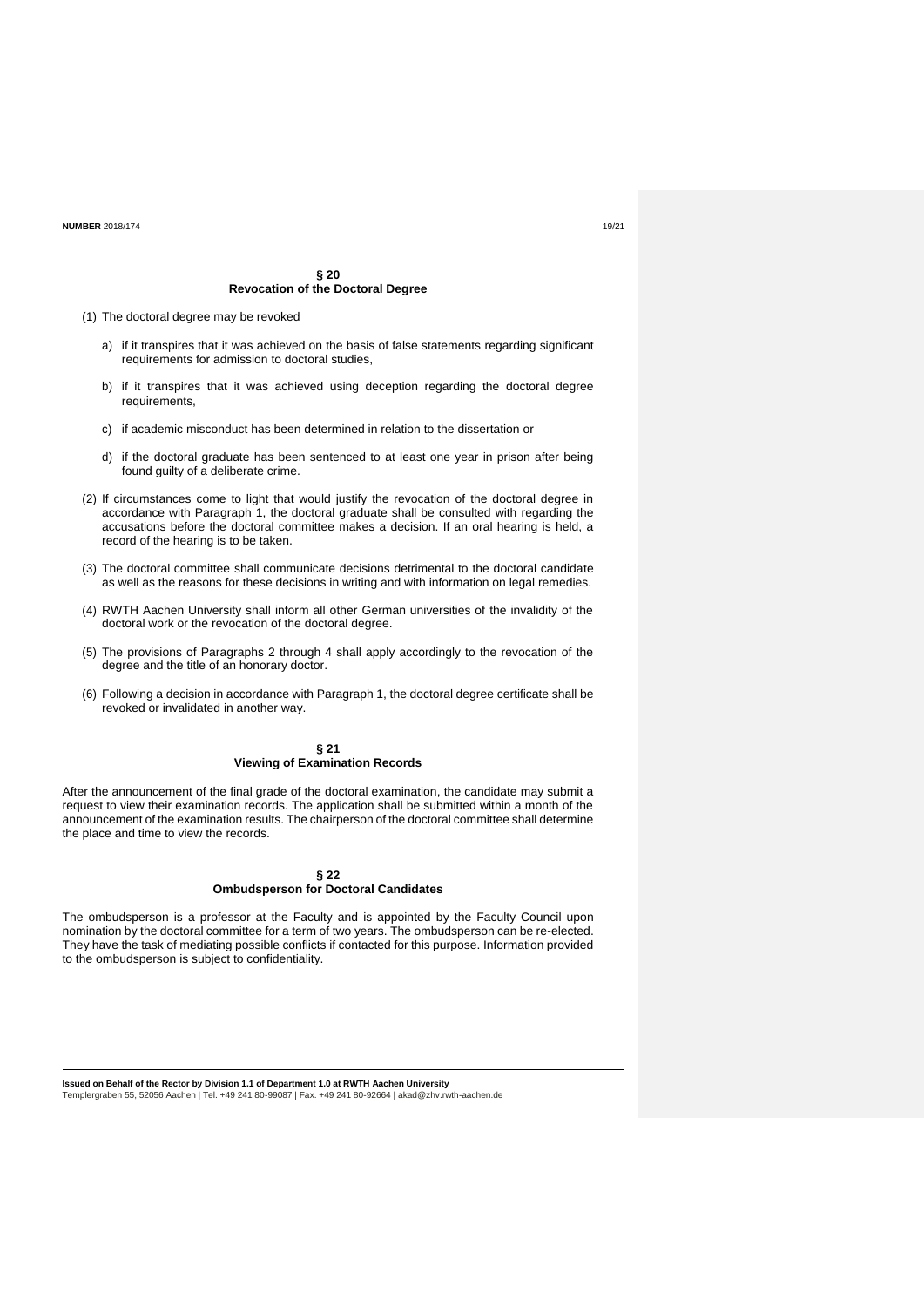### **§ 23 Entry Into Force and Transitional Provisions**

- (1) Doctoral candidates who have submitted their complete application for admission to doctoral studies in accordance with § 11 of the Regulations Governing Doctoral Studies of the Faculty of Mathematics, Computer Science and Natural Sciences dated September 27, 2010, in the sixth revised version (replacing the Regulations Governing Doctoral Studies dated March 23, 2018) may change to the present Regulations Governing Doctoral Studies upon application. Doctoral candidates may pursue doctoral studies in accordance with the Regulations Governing Doctoral Studies in the sixth version until August 31, 2019, at the latest. After that date, it is mandatory to transfer to the present Regulations Governing Doctoral Studies.
- (2) These regulations shall be published in the official announcements of RWTH Aachen University and enter into force on the day after publication.

Issued based on the resolution of the Dean of the Faculty of Mathematics, Computer Science, and Natural Sciences dated September 3, 2018.

> Rector of RWTH Aachen University

Aachen, September 9, 2018 in the Suite of September 9, 2018 in the Suite of Suite of Suite of Suite of Suite o

Univ.-Prof. Dr. rer. nat. Dr. h. c. mult. Rüdiger